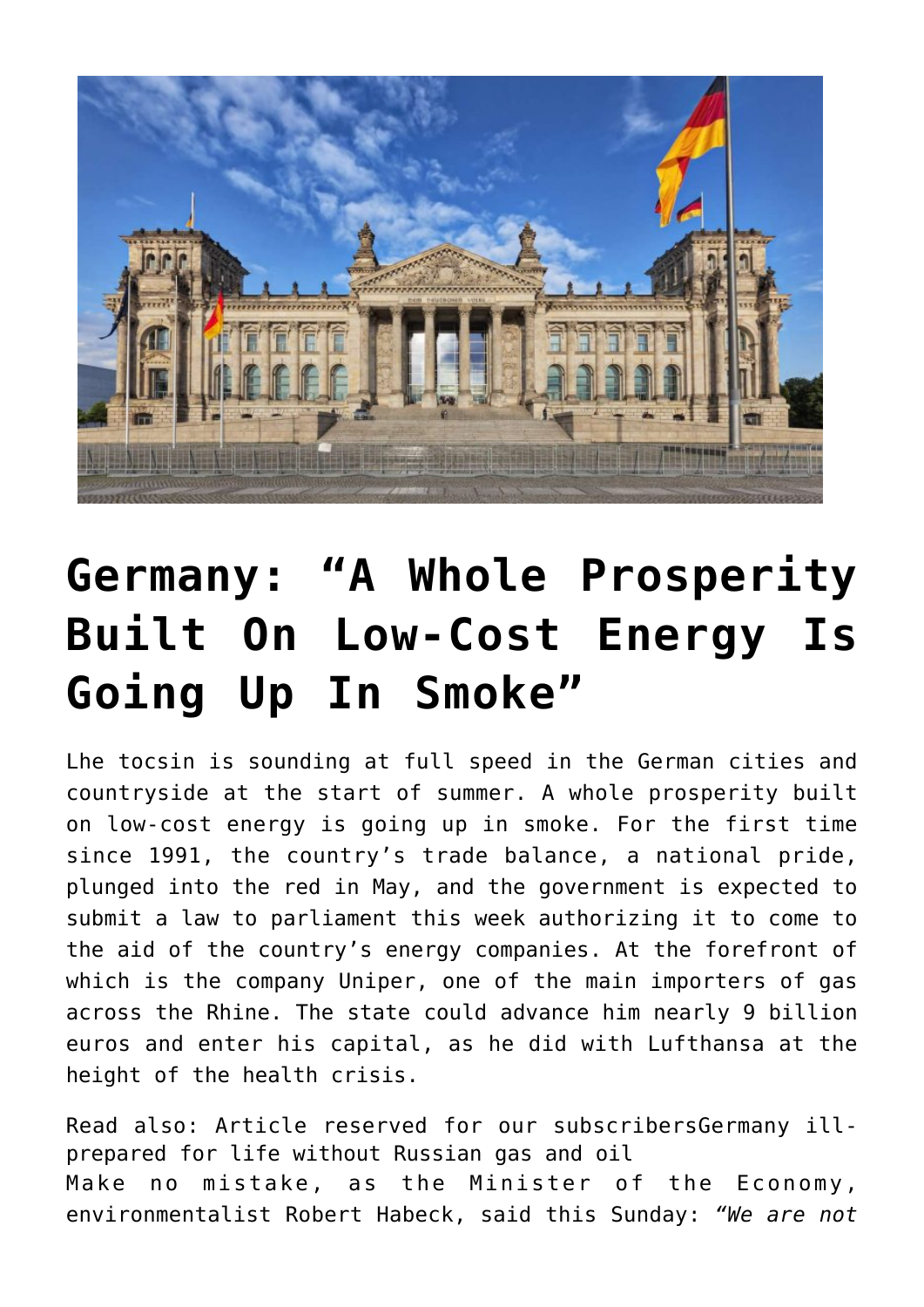*facing erratic decisions but facing a completely rational and very clear economic war. »* Faced with rising prices and falling deliveries, he openly talks about rationing energy. Unheard of since World War II.

With its trade deficit of nearly 85 billion euros (excluding services), France is obviously in no position to give any advice, and even less to be happy about the situation, Germany being its first partner. Over the last twelve months, Berlin still records a surplus of more than 170 billion, but the trend is not good. In May, sales abroad fell by 0.5% while imports increased by 2.7%. The main culprit is of course inflation, with import prices up 30% in May year on year, while export prices rose only 16%.

### **Achilles' heel**

Vibrant heart of happy globalization with its extremely sophisticated logistics chains, Germany appears to be the first victim of the current new situation. His model was based on cheap Russian gas, tight industrial organization and unlimited Chinese outlets. These three well-oiled machines suddenly seize up with the war in Ukraine, the logistical chaos and the confinements in China.

First short-term observation: European sanctions have not only not brought Russia to its knees, but have had the opposite effect. By announcing restrictions that will only come later, the West has caused an immediate surge in gas prices which fully benefits Russia. Its currency has stabilized and its budget has even gone into surplus. It might have been necessary, as the economist Philippe Martin suggests, to immediately impose customs duties or a ceiling price. Not easy. Second observation, that of the extreme dependence of our economies, and especially of Germany, on imported gas. Unlike the United States, energy sovereignty is Europe's Achilles' heel, and its reconquest will be long and painful.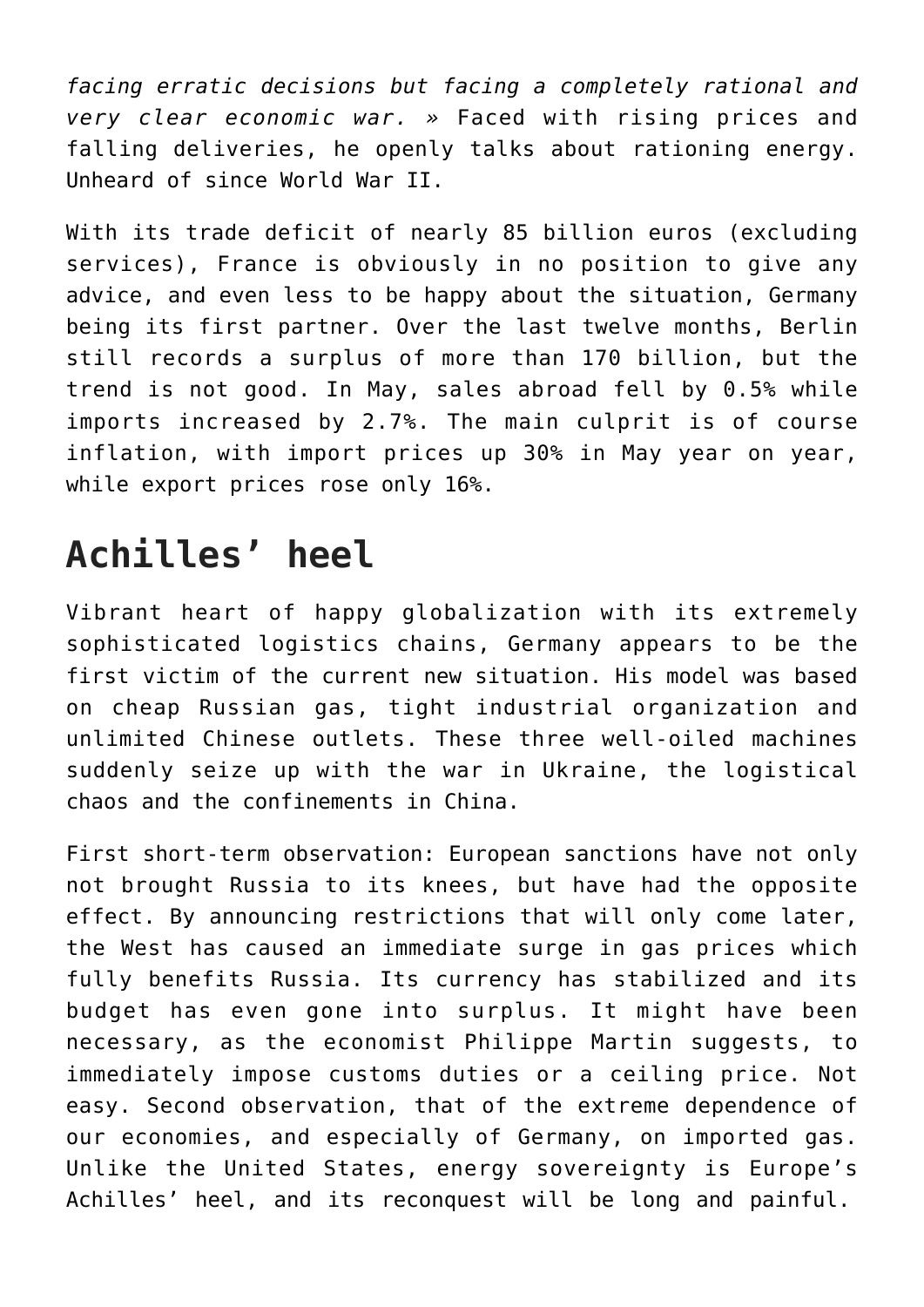

## **[Allemagne : « Toute une](https://euromenaenergy.com/allemagne-toute-une-prosperite-construite-sur-une-energie-a-bas-cout-est-en-train-de-partir-en-fumee/) [prospérité construite sur une](https://euromenaenergy.com/allemagne-toute-une-prosperite-construite-sur-une-energie-a-bas-cout-est-en-train-de-partir-en-fumee/) [énergie à bas coût est en](https://euromenaenergy.com/allemagne-toute-une-prosperite-construite-sur-une-energie-a-bas-cout-est-en-train-de-partir-en-fumee/) [train de partir en fumée »](https://euromenaenergy.com/allemagne-toute-une-prosperite-construite-sur-une-energie-a-bas-cout-est-en-train-de-partir-en-fumee/)**

L'Allemagne a dévoilé son premier déficit commercial depuis trente ans et envisage d'aider les entreprises du secteur énergétique, comme Uniper, qui subissent de plein fouet la guerre en Ukraine. Une mobilisation qui repose la question de la souveraineté énergétique de l'Europe souligne Philippe Escande, éditorialiste économique au « Monde ».

Le tocsin sonne à toute volée dans les villes et les campagnes allemandes en ce début d'été. Toute une prospérité construite sur une énergie à bas coût est en train de partir en fumée. Pour la première fois depuis 1991, la balance commerciale du pays, fierté nationale, a plongé dans le rouge en mai, et le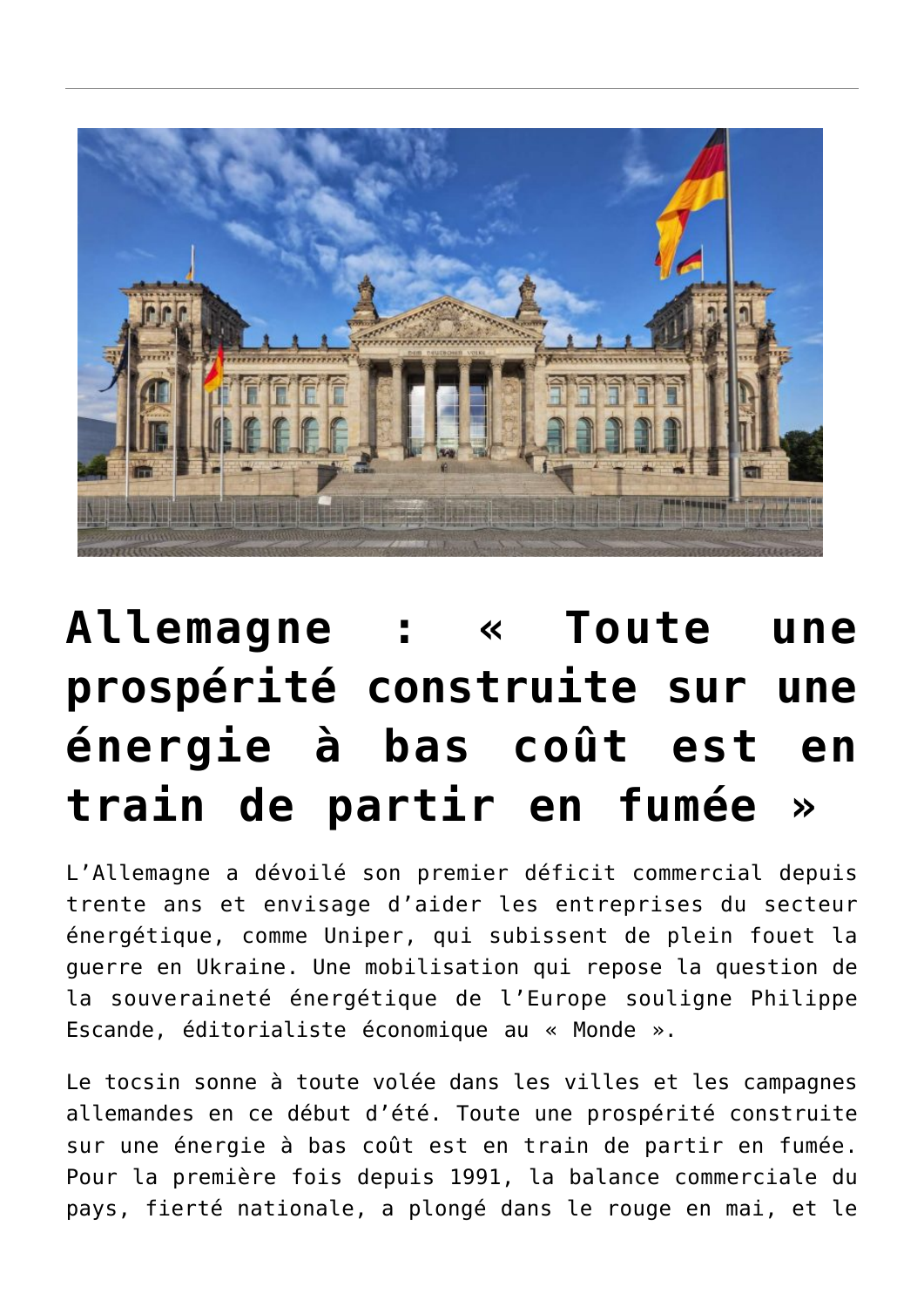gouvernement devrait soumettre cette semaine au Parlement une loi l'autorisant à venir au secours des entreprises énergétiques du pays. Au premier rang desquelles figure la société Uniper, l'un des principaux importateurs de gaz outre-Rhin. L'Etat pourrait lui avancer près de 9 milliards d'euros et entrer à son capital, comme il l'a fait avec Lufthansa au plus fort de la crise sanitaire.

Ne nous trompons pas, comme l'a affirmé ce dimanche, le ministre de l'économie, l'écologiste Robert Habeck : *« Nous ne sommes pas face à des décisions erratiques mais face à une guerre économique complètement rationnelle et très claire. »* Face à la hausse des prix et à la baisse des livraisons, il parle ouvertement de rationner l'énergie. Du jamais-vu depuis la seconde guerre mondiale.

Avec son déficit commercial de près de 85 milliards d'euros (hors services), la France est évidemment mal placée pour donner le moindre conseil, et encore moins pour se réjouir de la situation, l'Allemagne étant son premier partenaire. Sur les douze derniers mois, Berlin enregistre encore un excédent de plus de 170 milliards, mais la tendance n'est pas bonne. En mai, les ventes à l'étranger ont baissé de 0,5 % quand les importations ont augmenté de 2,7 %. Le premier coupable est bien sûr l'inflation, avec des prix des importations en hausse de 30 % en mai sur un an, alors que le prix des exportations n'a progressé que de 16 %.

### **Talon d'Achille**

Cœur vibrant de la mondialisation heureuse avec ses chaînes logistiques sophistiquées à l'extrême, l'Allemagne apparaît comme la première victime de la nouvelle donne actuelle. Son modèle reposait sur un gaz russe à bon marché, une organisation industrielle au cordeau et des débouchés chinois sans limite. Ces trois machines bien huilées se grippent d'un coup avec la guerre en Ukraine, le chaos logistique et les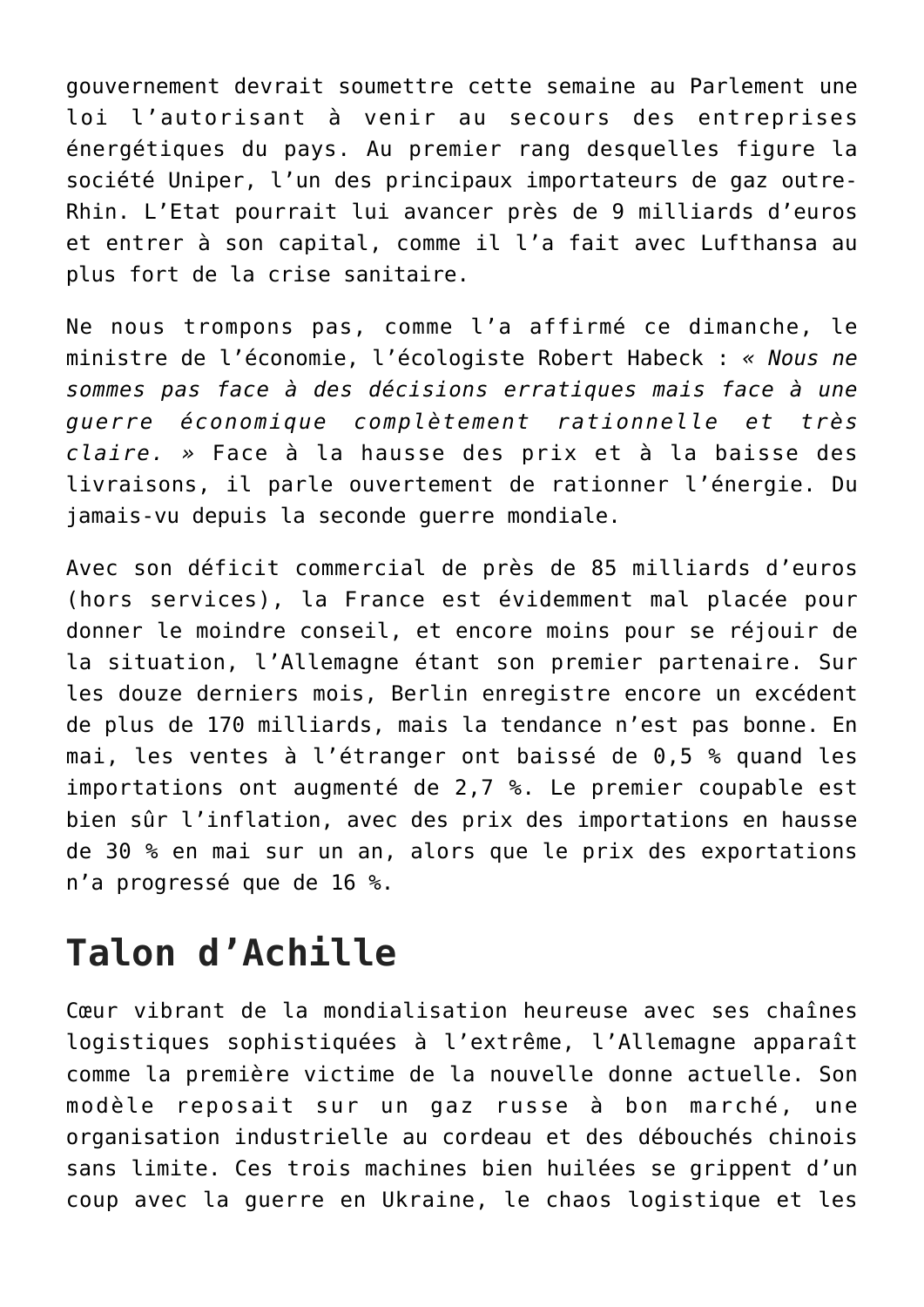confinements en Chine.

Premier constat de court terme : les sanctions européennes n'ont non seulement pas mis à genoux la Russie, mais ont abouti à l'effet inverse.



## **[Aviation: long-term climate](https://euromenaenergy.com/aviation-long-term-climate-goal-key-to-net-zero-carbon-emissions-by-2050/) [goal key to net-zero carbon](https://euromenaenergy.com/aviation-long-term-climate-goal-key-to-net-zero-carbon-emissions-by-2050/) [emissions by 2050](https://euromenaenergy.com/aviation-long-term-climate-goal-key-to-net-zero-carbon-emissions-by-2050/)**

The global aviation industry has committed to achieving netzero carbon emissions by 2050. This commitment brings the industry in line with the Paris Agreement's 1.5C goal.

Climate change is the greatest threat facing our societies and achieving net-zero emissions will be a huge challenge as the expected scale of the industry in 2050 will require the mitigation of nearly 1.8 gigatonnes of carbon.

To fulfil aviation's net-zero commitment, current estimates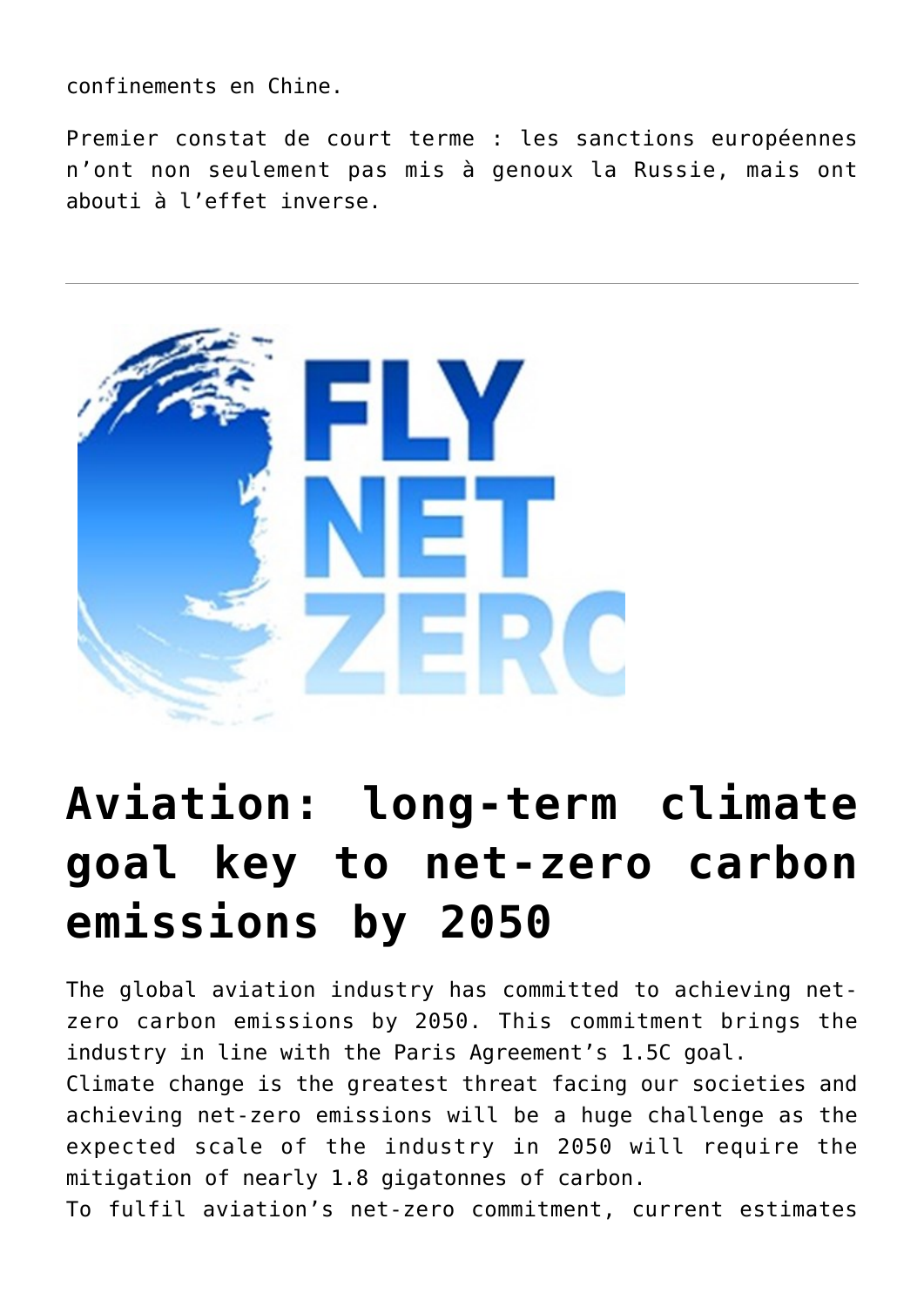are for sustainable aviation fuels (SAF) to account for 65% of aviation's carbon mitigation in 2050. That would require an annual production capacity of 449bn litres.

Investments are in place to expand SAF annual production from the current 125mn litres to 5bn by 2025. With effective government incentives, production could reach 30bn litres by 2030, which would be a tipping point for SAF production and utilisation.

In 2021, irrespective of price (SAF is between two and four times the price of conventional jet fuel), airlines have purchased every drop of the 125mn litres of SAF that was available. And already more than 38 countries have SAFspecific policies that clear the way for the market to develop.

Taking their cue from these policy measures, airlines have entered into \$17bn of forward-purchasing agreements for SAF.

Further investment in production needs support from the right policies, according to the International Air Transport Association, the global body of airlines. This would boost supply and drive down costs.

Electricity production through solar or wind power faced similar hurdles as these technologies replaced fossil fuels. With effective policy incentives, both are now affordable and widely available.

By applying similar incentive-based policies to SAF, governments can support global SAF production to reach 30bn litres by the end of the decade.

This would be a tipping point as it would send a clear signal to the market that SAF is playing its intended long-term role in aviation's decarbonisation and encourage investments to drive up production and drive down the price.

The market for SAF needs stimulation on the production side. The United States is setting an example for others to follow. Its SAF production is expected to reach 11bn litres in 2030 on the back of heavy government incentives.

Europe, on the other hand, is the example not to follow. Under its Fit for 55 initiative, the EU is planning to mandate that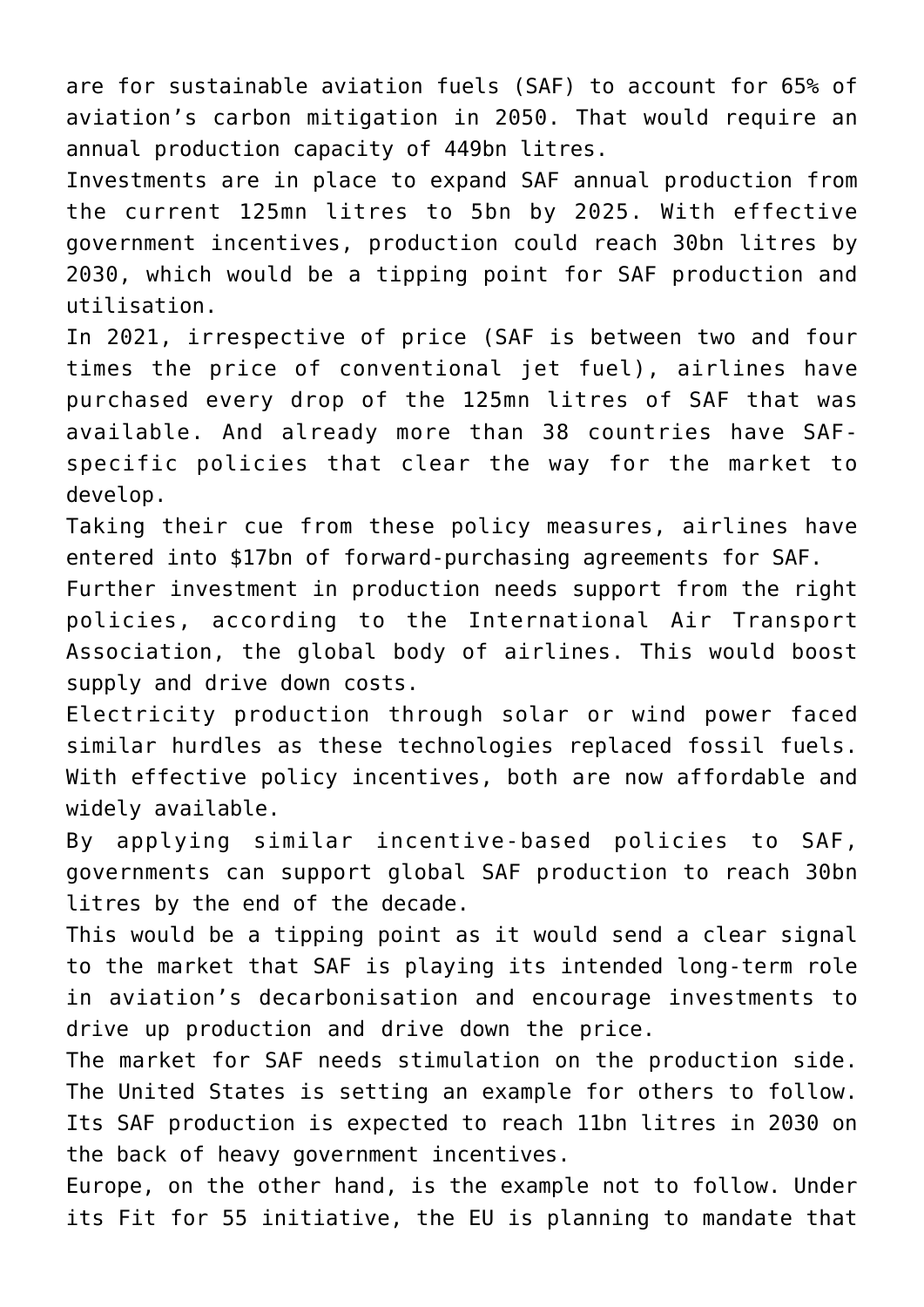airlines uplift 5% SAF at every European airport by 2030. Decentralising production will delay the development of economies of scale. And forcing the land transport of SAF will reduce the environmental benefit of using SAF.

To provide the right set of consistent policies and long-term stability needed for investments, the global aviation industry has called upon all governments to support the adoption of a long term climate goal for air transport at the 41st Assembly of the International Civil Aviation Organisation (ICAO) this September, aligned with industry commitments.

Undoubtedly, this climate goal is critical to back up the industry's decarbonisation ambitions and would provide a global multilateral framework for action without distorting competition.



### **[A 'price cap' on Russian oil:](https://euromenaenergy.com/a-price-cap-on-russian-oil-what-would-that-mean/)**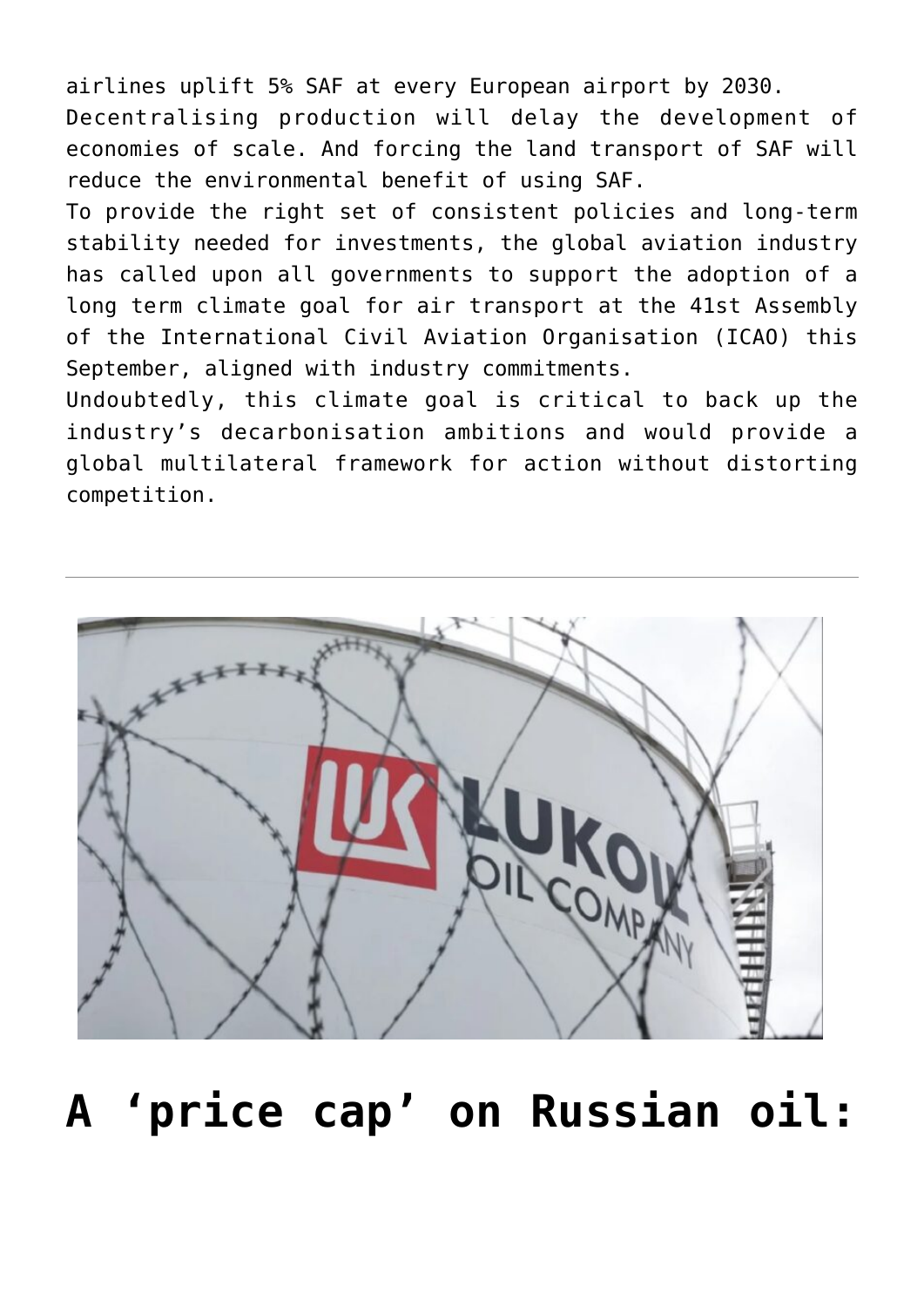### **[What would that mean?](https://euromenaenergy.com/a-price-cap-on-russian-oil-what-would-that-mean/)**

Since the US and its allies decided to stop buying Russia's oil, there has been little sign that the measure is inflicting the kind of pain that might force President Vladimir Putin to rethink his war in Ukraine. Plenty of other countries are still buying Russian crude, and a surge in prices has softened the blow from the sanctions by bringing Moscow enough revenue to stave off economic collapse.

So Putin's adversaries are weighing a new idea: Make Russia sell its oil so cheaply that it can no longer afford to wage war at all.

### **What is being proposed?**

The US, the UK and Canada have announced bans on Russian oil, while the European Union (EU) plans to ban seaborne Russian crude by December and fuels by early next year. In a further step, US Treasury Secretary Janet Yellen is backing a proposal to allow nations that abstained from sanctions to keep buying the oil, but slash Moscow's profits on those sales.

#### **How might it work?**

Group of Seven (G7) nations were said to be discussing a mechanism that would only allow the transportation of Russian crude and petroleum products sold below an agreed price threshold, to be enforced by imposing restrictions on insurance and shipping.

About 95 per cent of the world's oil tanker fleet is covered by the International Group of Protection & Indemnity Clubs in London and some firms based in continental Europe. Western governments could try to impose a price cap by telling buyers they can keep using that insurance, as long as they agree not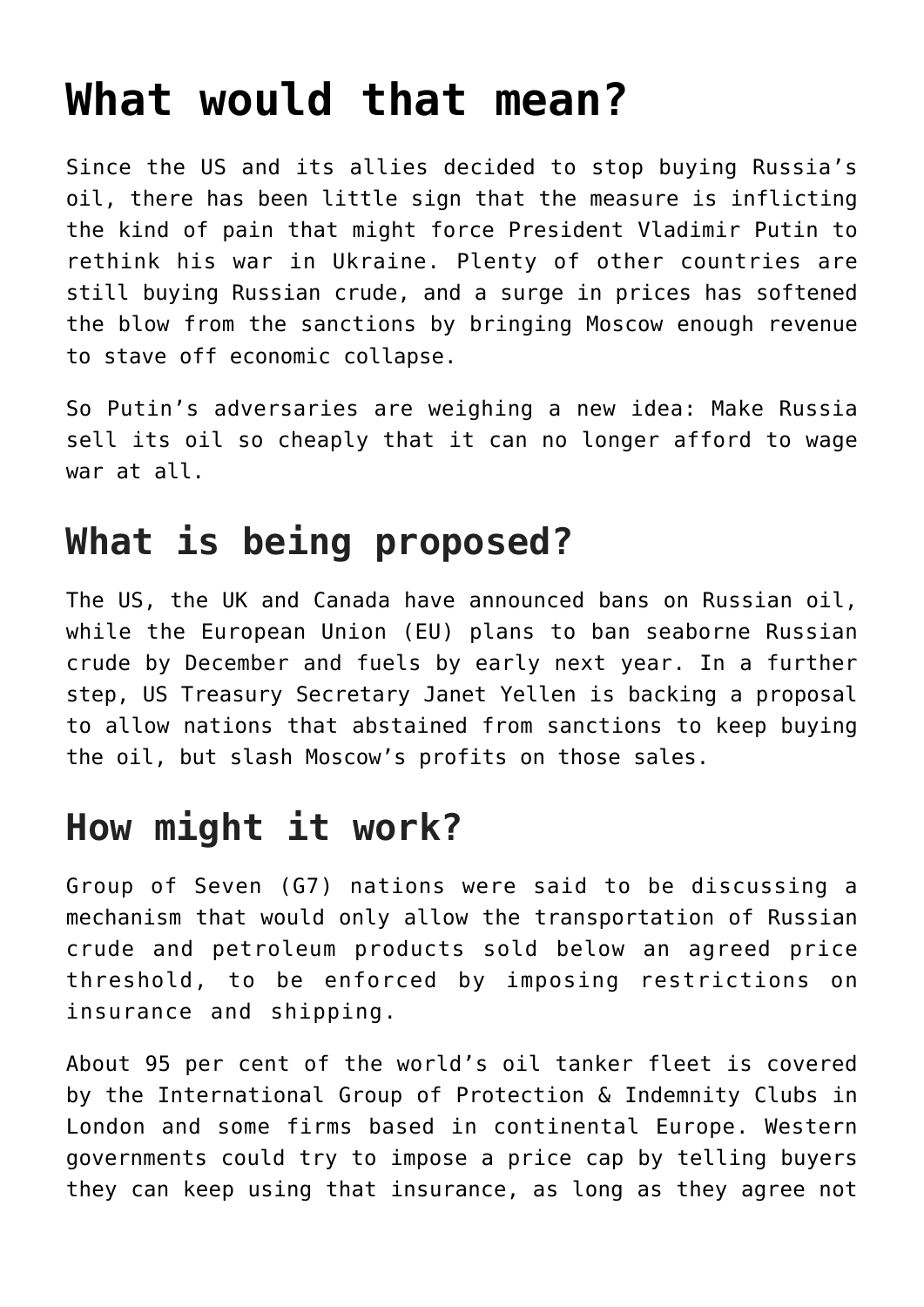to pay more than a certain price for the oil on board.

#### **What could be the impact?**

Putin says Western nations are suffering more than Russia from the economic penalties they imposed over his invasion of Ukraine. Surging prices of Russian commodity exports have brought excess revenue that has helped his government to weather the sanctions.

Capping prices at a level that is closer to the cost of production would deal a blow to Moscow's finances, while still ensuring that energy flows to where it is needed. As Russia is one of the world's biggest oil suppliers, a price cap could also relieve inflationary pressure that's causing economic hardship across the world.

#### **What are the obstacles?**

Some European officials have been wary of the idea as it would likely require the EU to reopen the legal text of its latest sanctions package, which took weeks to approve and had to overcome significant hurdles since sanctions require unanimity among the bloc's 27 nations.

If the allies do agree on a price cap but it fails to hold, it would hand a symbolic victory to Putin. There are plenty of ways that it might fail: There's no guarantee that Russia would agree to ship oil at capped prices, particularly if the cap is close to production cost.

It already showed it is willing to withhold supply of natural gas to some EU countries that refused to meet its payment demands. The Kremlin may believe that holding its oil off the market for a while would do more damage to the economies of Europe and North America than to its own.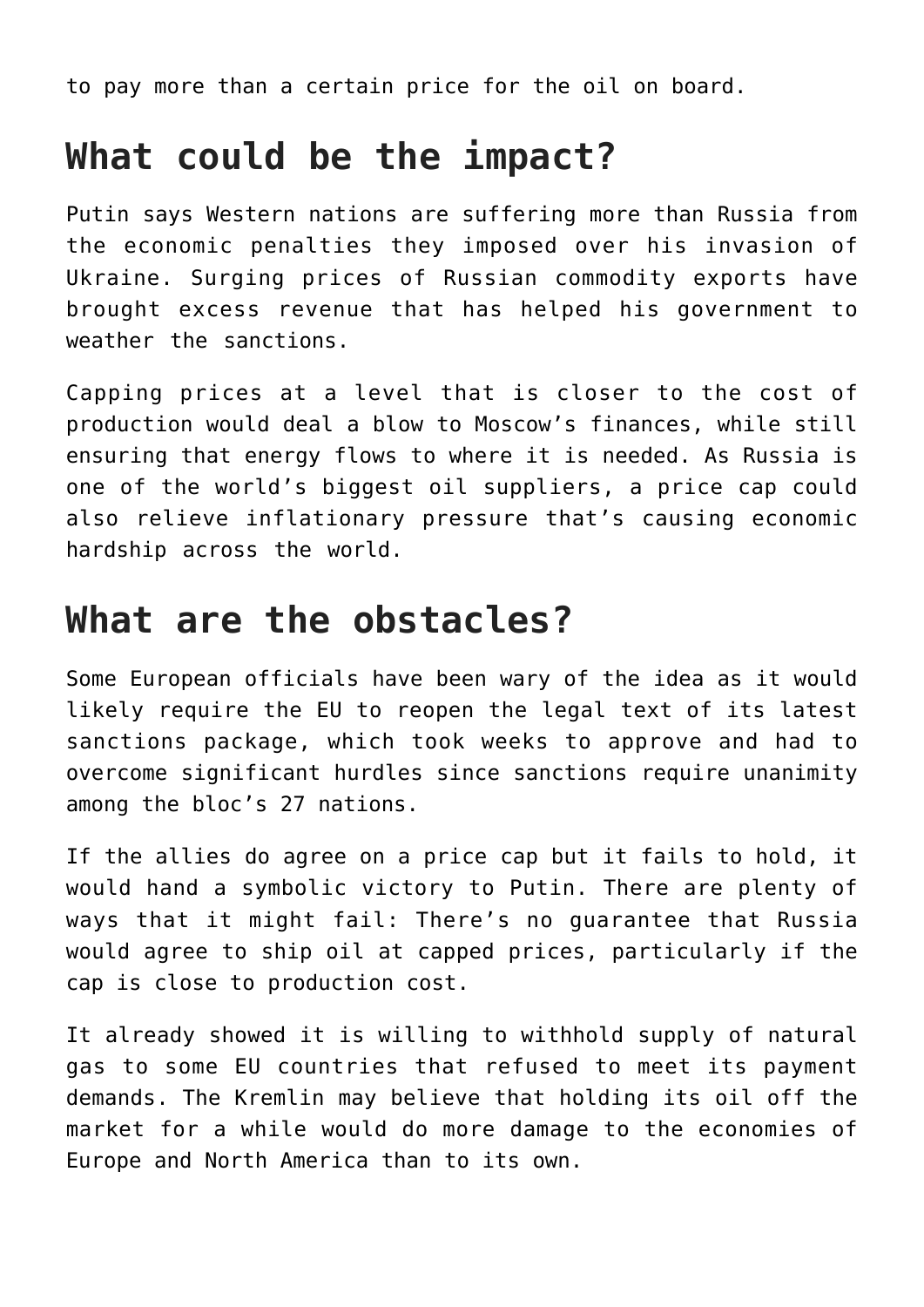### **Would big buyers of Russian oil fall into line?**

A price cap may be incredibly profitable for Chinese and Indian businesses, and good for combating inflation. But there are wider considerations for Beijing and New Delhi, such as their long-term relationship with Moscow. They may accept to take inferior Russian insurance rather than be told what to pay for a key commodity, even if it's at an attractively low price.

### **How about capping Russian gas prices too?**

European governments were also discussing an Italian proposal to cap prices of Russian natural gas imports as a way to curb inflation in the bloc.

Italian Energy Minister Roberto Cingolani said the idea is gaining traction as countries increasingly see it as the "only solution" to soaring costs. Gas prices in Europe have climbed almost 80 per cent this year. However, Germany and other nations have expressed skepticism.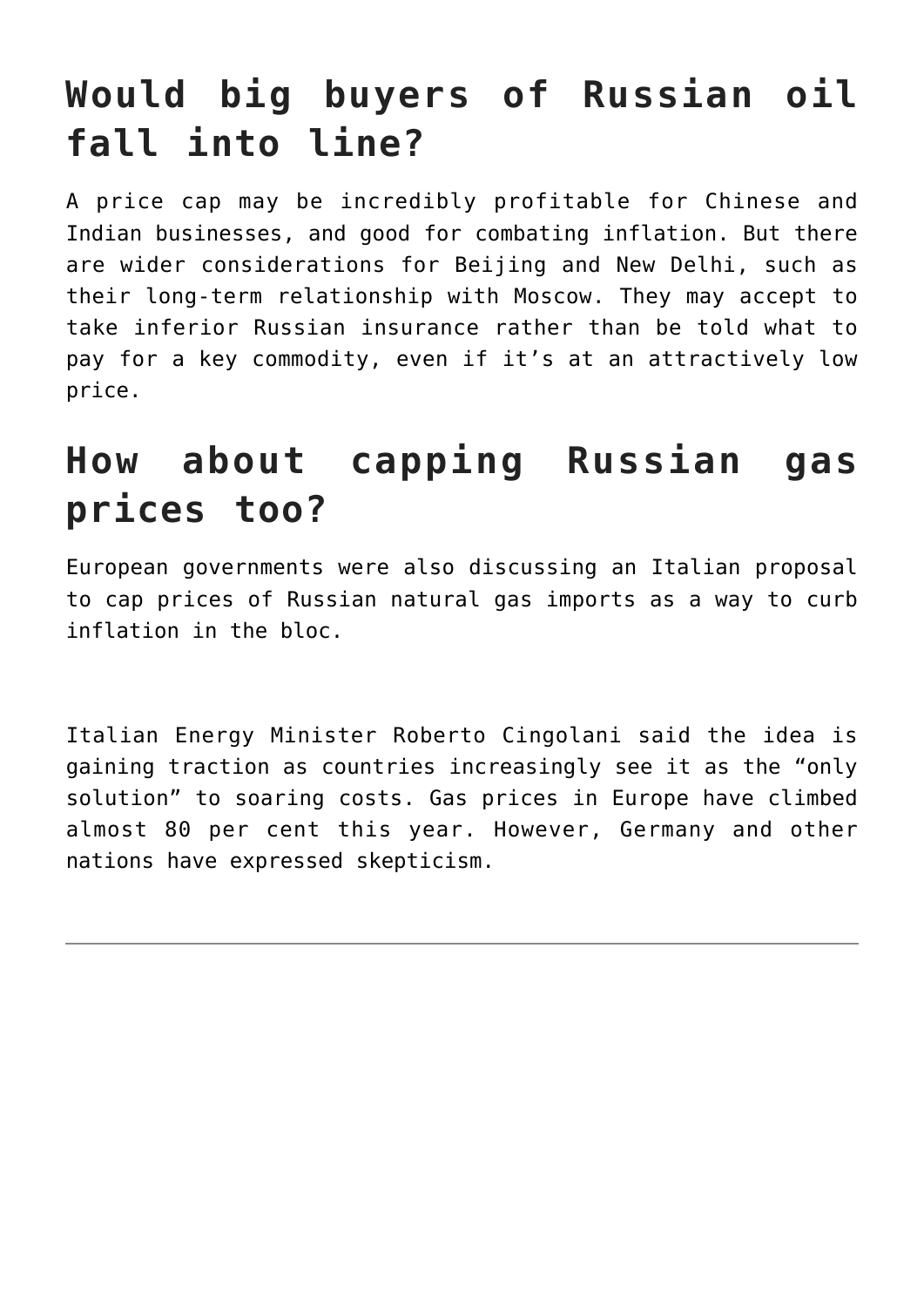

# **[QatarEnergy joins 'Aiming for](https://euromenaenergy.com/qatarenergy-joins-aiming-for-zero-industry-initiative-aiming-to-eliminate-methane-footprint-by-2030/) [Zero' industry initiative](https://euromenaenergy.com/qatarenergy-joins-aiming-for-zero-industry-initiative-aiming-to-eliminate-methane-footprint-by-2030/) [aiming to eliminate methane](https://euromenaenergy.com/qatarenergy-joins-aiming-for-zero-industry-initiative-aiming-to-eliminate-methane-footprint-by-2030/) [footprint by 2030](https://euromenaenergy.com/qatarenergy-joins-aiming-for-zero-industry-initiative-aiming-to-eliminate-methane-footprint-by-2030/)**

QatarEnergy, the country's hydrocarbon bellwether, has joined the 'Aiming for Zero Methane Emissions' Initiative', an industry-led move that aims to reach near zero methane emissions from operated oil and gas assets by 2030.

QatarEnergy is the first company to join the initiative outside its 12 existing signatories: Aramco, BP, Chevron, CNPC, Eni, Equinor, ExxonMobil, Occidental, Petrobras, Repsol, Shell and TotalEnergies.

The initiative adopts an all-in approach that treats methane emissions as seriously as the industry treats safety. It supports the implementation of sound regulations to tackle methane emissions and encourages governments to include methane emissions reduction targets as part of their climate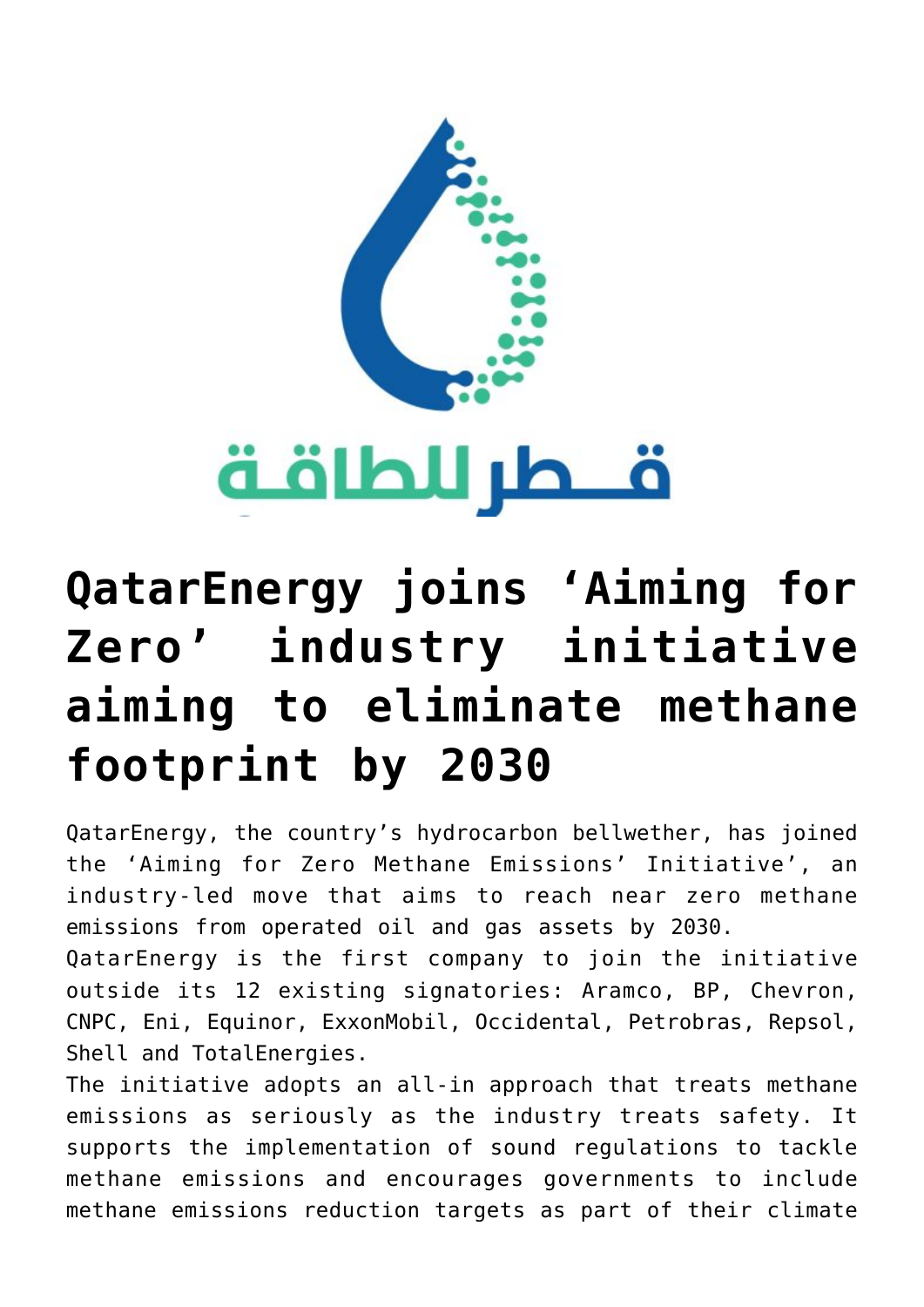strategies.

"By being the first company to join the Aiming for Zero Methane Emissions Initiative outside its 12 existing signatories, we are reaffirming Qatar's priorities and commitments with regards to the climate change agenda, and its unwavering support to the global effort to reducing emissions, including methane," HE the Minister of State for Energy Affairs as well as the President and Chief Executive of QatarEnergy, Saad bin Sherida al-Kaabi said.

This also falls in line with QatarEnergy's recently announced sustainability strategy and follows landmark steps that include signing the guiding principles on reducing methane emissions across the natural gas value chain and endorsing the Global Methane Pledge, he added.

On this occasion, Bob Dudley, chair of the OGCI (Oil and Gas Climate Initiative), said "We are proud to welcome QatarEnergy, one of the world's largest integrated energy providers, to the Aiming for Zero Methane Emissions Initiative."

Recognising that eliminating methane emissions from the oil and gas industry represents one of the best short-term ways of addressing climate change, he encouraged others to join this ambitious effort to eliminate the oil and gas industry's methane footprint by 2030.

The 'Aiming for Zero Methane Emissions Initiative' was launched in March 2022 by the OGCI member chief executives. All energy companies involved in the exploration, extraction and/or production of oil or natural gas can join as signatories at no financial cost.

Other organisations striving to have a positive influence on reducing methane emissions from the oil and gas industry can join as supporters.

Companies joining the Initiative agree to do what it takes to reach near zero methane emissions in their operations, reporting transparently, adopting better monitoring and measurement technologies and supporting the implementation of sound regulations.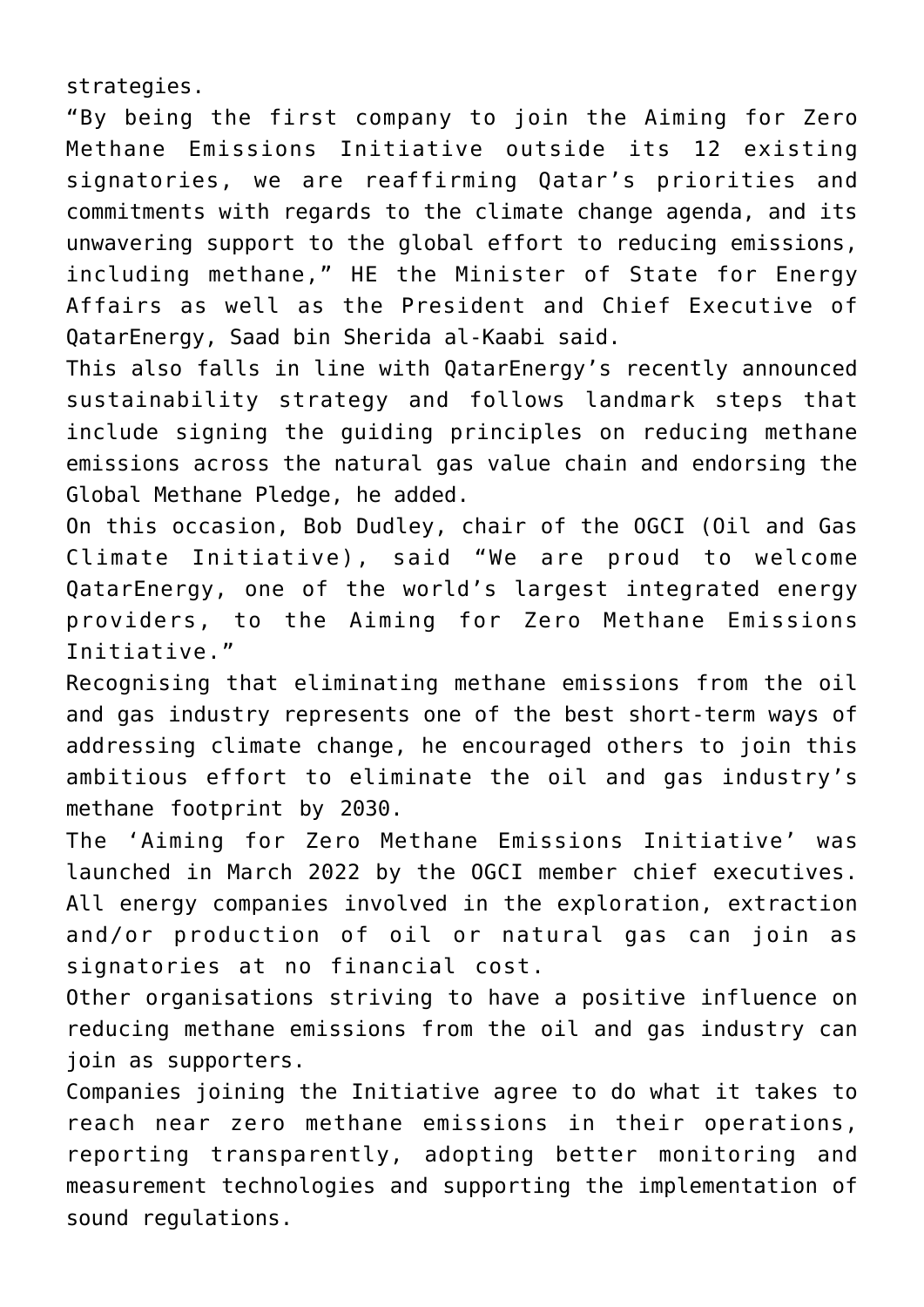

# **[Crunch UN talks face pressure](https://euromenaenergy.com/crunch-un-talks-face-pressure-to-land-global-nature-pact-in-2022-by-nita-bhalla-and-michael-taylor/) [to land global nature pact in](https://euromenaenergy.com/crunch-un-talks-face-pressure-to-land-global-nature-pact-in-2022-by-nita-bhalla-and-michael-taylor/) [2022 By Nita Bhalla and](https://euromenaenergy.com/crunch-un-talks-face-pressure-to-land-global-nature-pact-in-2022-by-nita-bhalla-and-michael-taylor/) [Michael Taylor](https://euromenaenergy.com/crunch-un-talks-face-pressure-to-land-global-nature-pact-in-2022-by-nita-bhalla-and-michael-taylor/)**

Mara Siana Conservancy, /Kenya/Kuala Lumpur

A cross the endless savannah dotted with flat-topped acacia trees, Mara Siana Conservancy in western Kenya teems with elephants, giraffes, zebra and impala, alongside the Maasai people who inhabit the area with their vast herds of livestock.

But this wasn't always the case.

The 25,000-acre (100sq km) landscape adjoining the famed Maasai Mara National Reserve had become devoid of wildlife until the Maasai got together in 2016 to create a communityrun wildlife area to protect local biodiversity and generate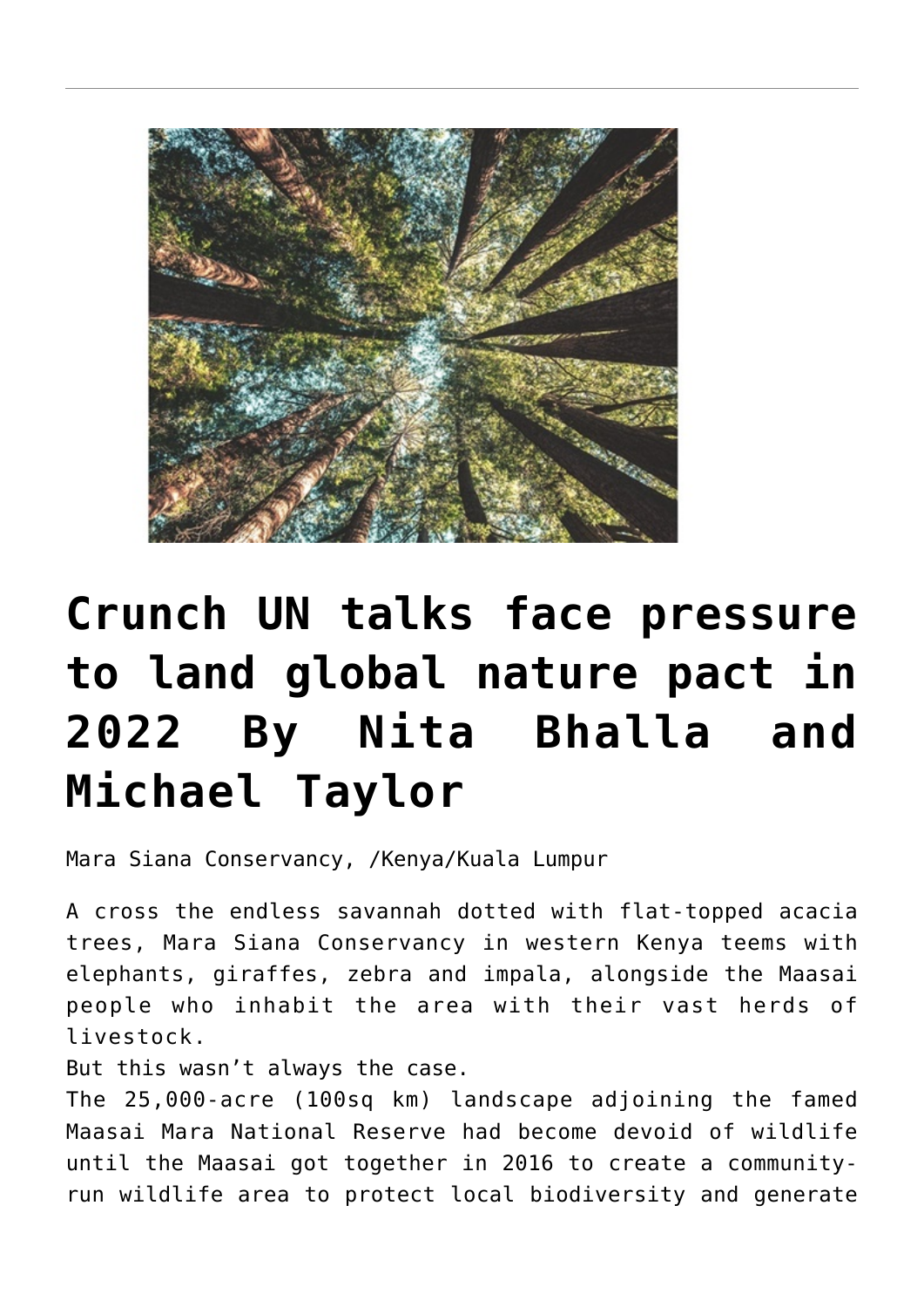tourism income.

"When the conservancy started, there was only one zebra and one topi (antelope) in this valley," said Evans Sitati, manager of the Mara Siana Conservancy, standing by his opentopped jeep as a herd of buffalo lazily munched on lush grassland nearby.

"The Maasai's livestock had taken over the land and there was over-grazing and … no space for the wildlife. But within a month of creating the conservancy, the wildlife started coming back."

On Tuesday, crunch UN talks began a few hours' drive away from Mara Siana conservancy, in the Kenyan capital Nairobi, aimed at tackling this same problem: halting and reversing the devastating loss of biodiversity across the planet.

Improving conservation and management of natural areas, such as parks, oceans, forests and wetlands, is seen as vital to safeguarding the ecosystems and wildlife on which people depend and limiting global warming to internationally agreed goals.

But forests are still being cut down worldwide — often to produce commodities like palm oil, soybean and beef destroying biodiversity and undermining climate action, as trees absorb about a third of planet-warming emissions produced worldwide.

To tackle such losses, about 195 countries are set to finalise an accord to stem human damage to plants, animals and ecosystems — similar to the Paris climate agreement — at a UN summit, known as COP15.

The UN Convention on Biological Diversity announced on Tuesday that the final part of the summit, led by host nation China, is now scheduled to take place in Canada from December 5-17.

The talks have been postponed several times due to Covid-19, with China finally agreeing that the second part of the summit should be held in Montreal, as it grapples with the pandemic.

The first in-person negotiations in two years held in Geneva in March left many environmentalists frustrated by slow progress, with governments realising an extra session in Kenya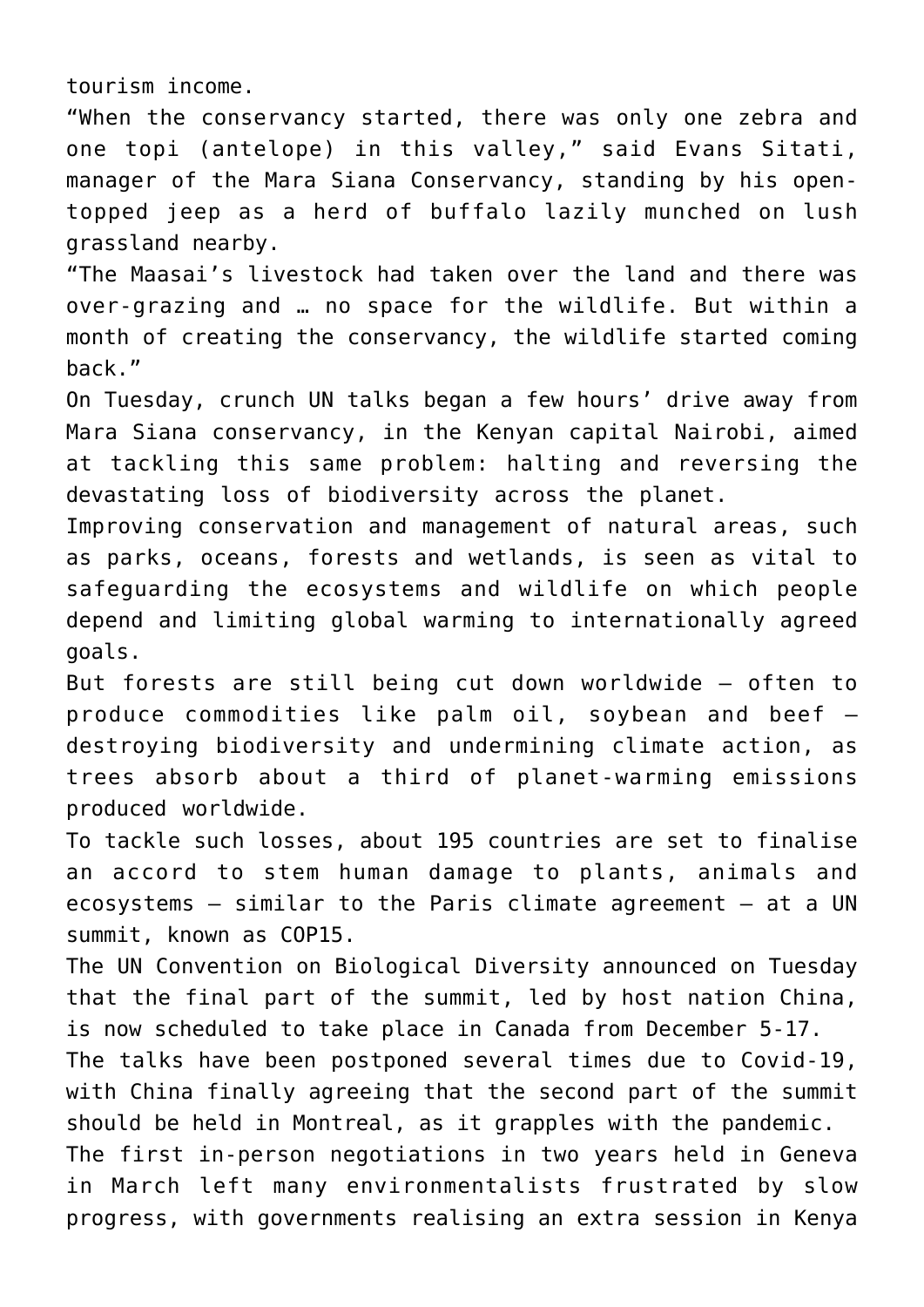was needed this week to land a deal by the end of the year. "The science is very clear. Biodiversity is in crisis. One million species are at risk of extinction in the next few decades," said Guido Broekhoven, head of policy at WWF International, which is supporting the Mara Siana conservancy. "But it's not just about the biodiversity. The aim is to find ways such as the conservancy project that combines conservation with development objectives to benefit both people and nature."

Finance provided by rich countries to help developing nations do their part under the expected new nature deal is a thorny issue, observers said ahead of the Nairobi talks which run from June 21-26.

How to involve and protect the rights of indigenous groups and communities living in and around natural areas — who play a vital role in conservation — is also a live topic, they said. "Finance remains the largest challenge in the negotiations," said Brian O'Donnell, director of the US-based Campaign for

Nature. "Without adequate finance, policies and programs aimed at conserving nature will not be successful."

Susan Lieberman, vice president of international policy at the Wildlife Conservation Society, said Nairobi could reach agreement on a widely supported pledge seen as central to the new global deal — to protect at least 30% of the planet's land and oceans by 2030.

A coalition of more than 80 countries has already backed the 30×30 goal, which is part of the draft treaty, although many biodiversity-rich nations in Southeast Asia are yet to sign up.

"We are in the midst of a global conservation crisis, with increasing species extinctions and increasing risk of ecosystem collapse," said Lieberman.

"The adoption of a strong framework of government commitments on biodiversity is critical — it cannot wait."

Rights groups say a global pact will only succeed on the ground if it brings onboard indigenous peoples like the Maasai.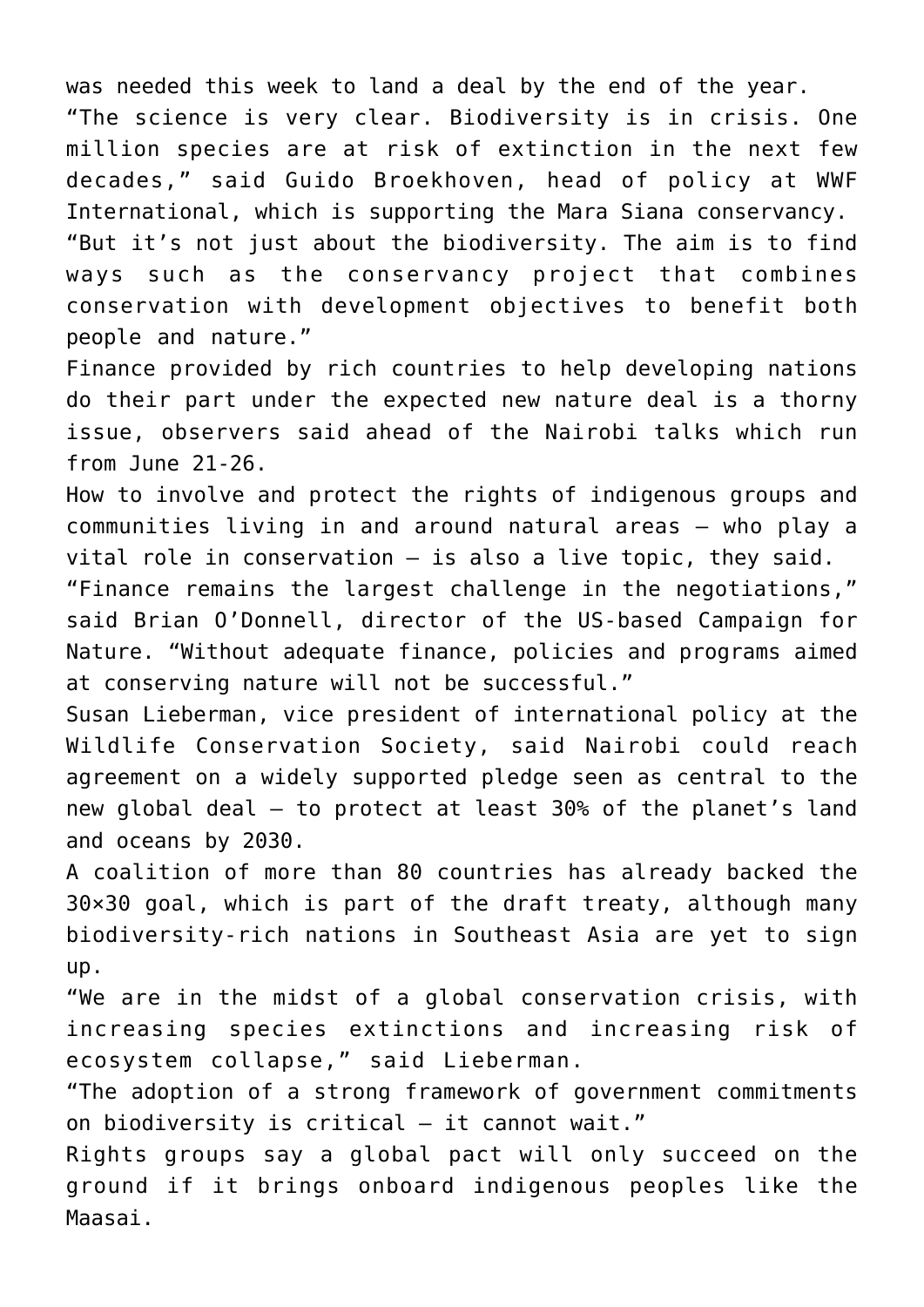They comprise less than 5% of the world's population but protect 80% of the Earth's biodiversity in forests, deserts, grasslands and marine environments, where they have lived for centuries, according to WWF.

Yet there is very little recognition of, or support for, their efforts in ensuring a resilient and healthy planet, especially in Africa.

Kenya's community-run protected wildlife areas, known as conservancies, have often been lauded as a gold standard in benefiting both people and nature.

Maasai landowners lease part of their land for safari camps and lodges, and as shareholders, local communities earn tourist dollars from camp stays, game drives, village tours and handicrafts.

The funds generated are also used to improve access to water, healthcare and education for communities, and to help them set up small businesses, while maintaining their traditional herding way of life.

There are 15 conservancies around the Mara, collectively benefiting more than 100,000 people through land lease payments and salaried jobs including rangers, tour guides, housekeepers and drivers.

But even this model faces challenges.

Fidelis Mpoe, a Maasai ranger at Mara Siana Conservancy whose father is one of its 1,500 shareholders, said climate change was taking a toll, with increasing dry spells forcing locals to bring their cattle into the conservancy to graze.

"This leads to more human-animal conflict, especially with the elephants trampling over children who are herding. Then the community wants to take revenge on the animal and we have to try and make them understand," he added.

In neighbouring Tanzania, violence has erupted between Maasai pastoralists and security forces over government plans to cordon off their land for wildlife protection.

Earlier this month, one officer was killed and several protesters were injured during demonstrations by the Maasai, who accuse the authorities of trying to force them off their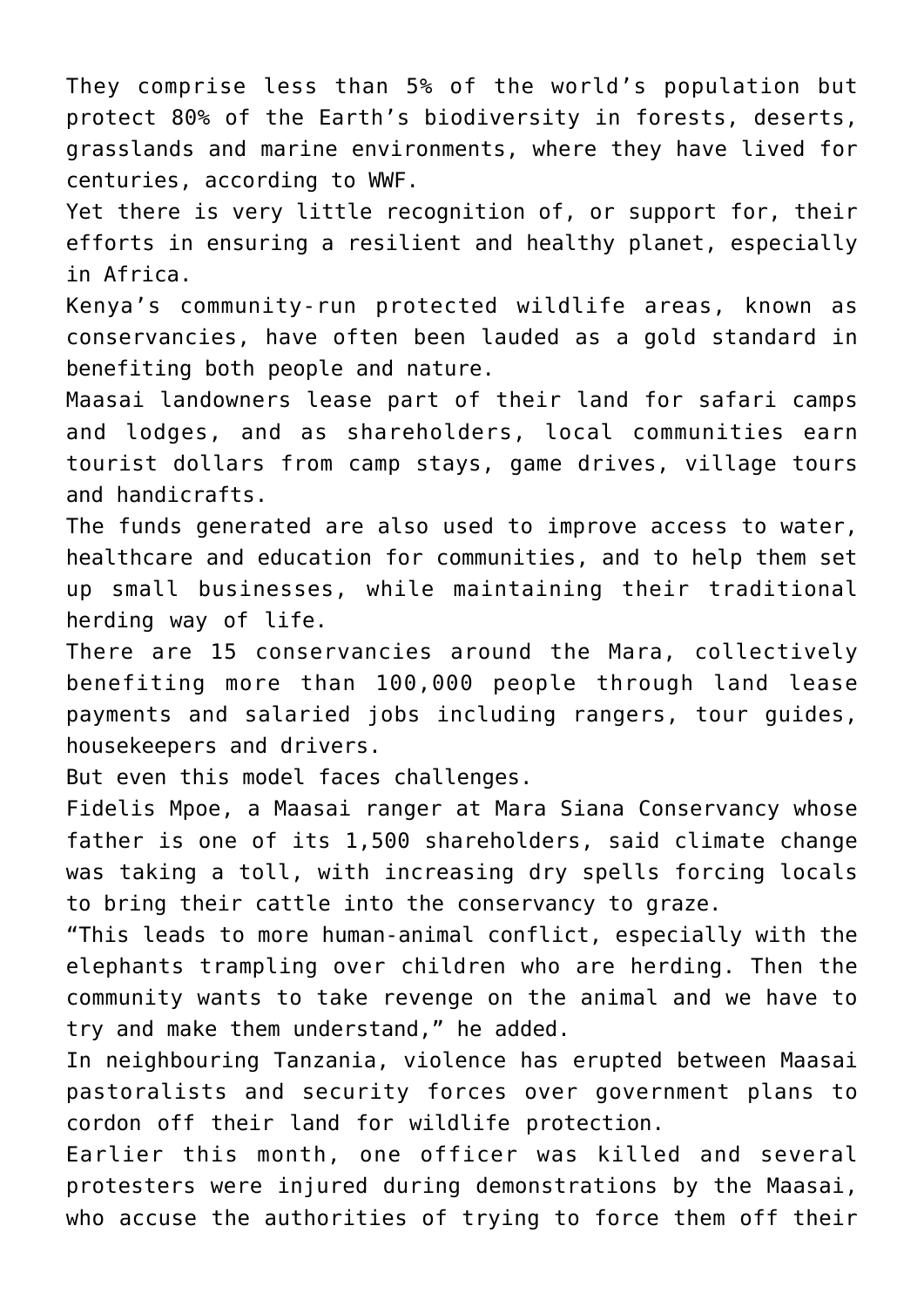land to make way for safaris and hunting expeditions.

The government has rejected these accusations, saying it wants to protect the area from human activity.

"Fortress conservation efforts that result in the forcible dispossession of people are no solution to the biodiversity crisis," said Basma Eid, campaign co-ordinator at the International Network for Economic, Social and Cultural Rights, an alliance of over 280 organisations representing indigenous groups.

"In Nairobi, states must commit to adopting a human rights approach overall, in cross-cutting ways across key targets," she said in a statement. — Thomson Reuters Foundation



## **[FIFA World Cup Qatar 2022](https://euromenaenergy.com/fifa-world-cup-qatar-2022-infrastructure-is-ready-al-thawadi/) [infrastructure is ready: al-](https://euromenaenergy.com/fifa-world-cup-qatar-2022-infrastructure-is-ready-al-thawadi/)**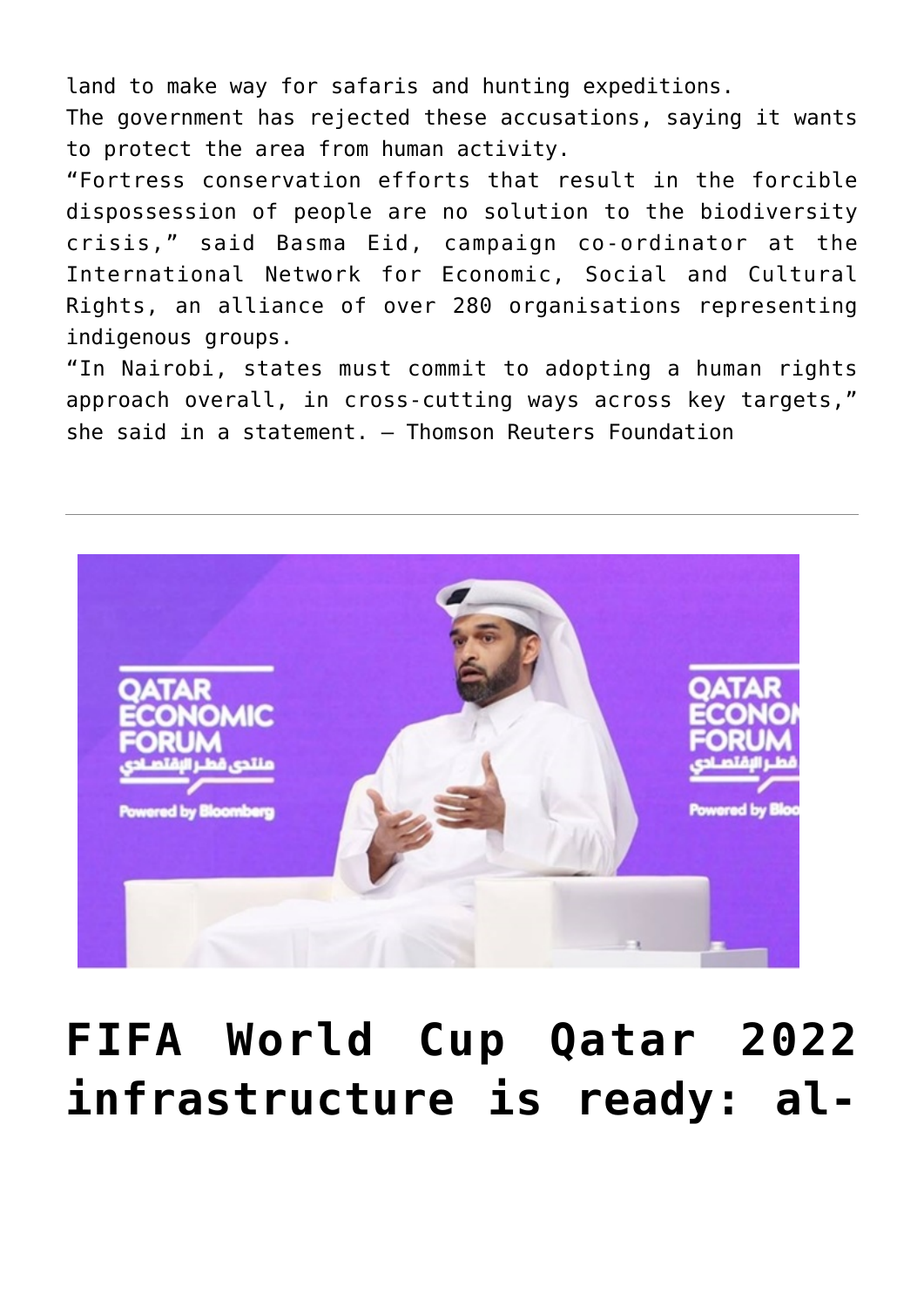## **[Thawadi](https://euromenaenergy.com/fifa-world-cup-qatar-2022-infrastructure-is-ready-al-thawadi/)**

Hassan al-Thawadi, Secretary-General of the Supreme Committee for Delivery & Legacy (SC), said the infrastructure for the FIFA World Cup Qatar 2022 was ready. Speaking at the Qatar Economic Forum, Powered by Bloomberg, Wednesday, al-Thawadi added that work is underway to implement the rest of the projects related to some roads that witnessed delays in implementation as a result of the Covid-19 pandemic and global economic fluctuations.

The SC Secretary-General expressed his confidence that the rest of the projects related to the World Cup will be completed on time. He pointed out that efforts are being made to respond to various housing requests during the tournament's activities at acceptable prices, especially considering that FIFA received 27mn requests for World Cup tickets with 1.2 million tickets sold. The next opportunity to purchase World Cup tickets will be on a first-come, first-served basis, but the date has not been announced yet. World Cup qualification matches have now concluded and all 32 available slots for the tournament have been secured.

Al-Thawadi admitted it was hard to stop businesses taking advantage by raising prices and said he was working to limit 'price-gouging' as costs soar for the Qatari capital's accommodation.

"I think about 1.2 million tickets have already been purchased," al-Thawadi said. "So people are actually buying and people are excited to come there. There's no doubt about that."

There will be 130,000 rooms in hotels, apartments, cruise ships and desert camps, where there will be 1,000 tents. But al-Thawadi admitted it was "tricky" reining in accommodation prices, which are soaring in line with demand. "(We want to) avoid price-gouging," he said. "Obviously market forces always mean that as long as there's a lot of demand, prices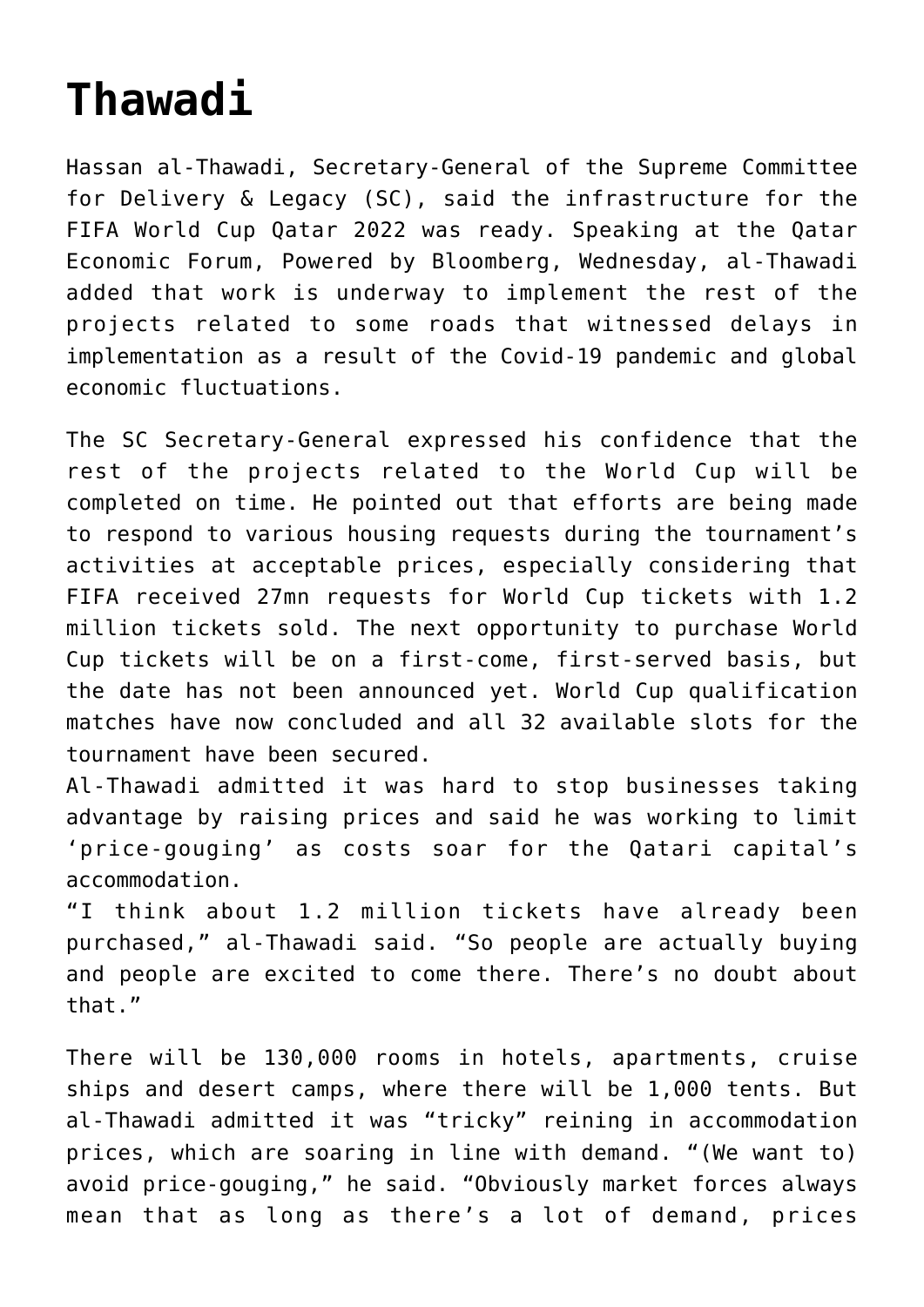skyrocket. We're trying to create an environment where the business community benefits but at the same time, it is affordable and accessible for the fans as well."

"In terms of availability, we've tried to ensure that we provide different offerings on different categories. So from the affordable, which range from \$80 to \$100 a night all the way to the pricier ones in terms of five-star hotels," al-Thawadi said.

The SC secretary-general stated that a number of hotels will be operational before the start of World Cup which will contribute to diversifying the offer to Qatar's guests. He pointed out that the tournament will represent an opportunity for fans to travel to Qatar and the countries of the region, and to learn about different Arab cultures.

Al-Thawadi highlighted that the importance of the FIFA World Cup Qatar 2022 lies in bringing people from different parts of the world together as a major and distinguished global event, and an occasion to celebrate football and encourage national teams, stressing that this session of the tournament will allow everyone to celebrate and learn about the depth of Qatari culture in the context of respecting the customs of the country.

Al-Thawadi stressed the gains made for the benefit of workers in Qatar and the approved laws that support workers' rights, which made Qatar a pioneer in this field, contrary to what some promote. He pointed out Qatar allocated \$28bn billion to provide jobs for workers during the World Cup.

"We've set benchmarks in the region by dismantling the kafala system and implementing non-discriminatory minimum wages. I'm very proud to say the SC's project on reimbursement of recruitment fees has seen businesses voluntarily joining in and making a commitment of about \$28 million, out of which, \$22 million have been repaid to workers. This is not an initiative that'll end when the spotlight goes away, this is something we're committed to, and we'll continue doing," he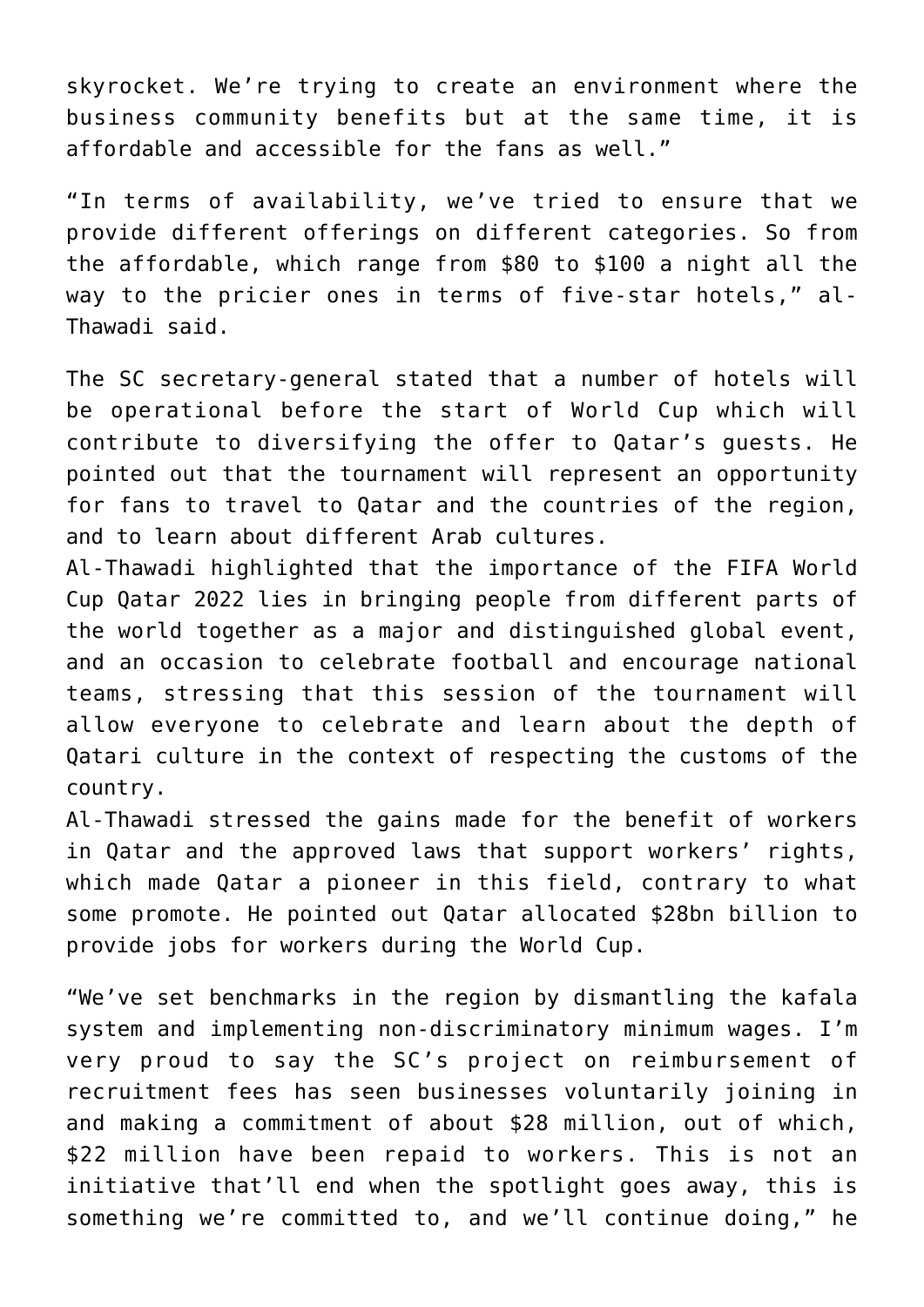said.



# **[QatarEnergy joins hands with](https://euromenaenergy.com/qatarenergy-joins-hands-with-four-global-majors-in-north-field-lng-expansion-project/) [four global majors in North](https://euromenaenergy.com/qatarenergy-joins-hands-with-four-global-majors-in-north-field-lng-expansion-project/) [Field LNG expansion project](https://euromenaenergy.com/qatarenergy-joins-hands-with-four-global-majors-in-north-field-lng-expansion-project/)**

QatarEnergy's four partners in the prestigious project were chosen through a competitive process that started in 2019, which will expand Qatar's LNG export capacity from the current 77mn tonnes per year (tpy) to 110mn tpy by 2026 The \$29bn North Field East (NFE) expansion, the single largest project in the history of global LNG industry, has seen QatarEnergy joining hands with four global energy companies – TotalEnergies, ExxonMobil, Eni and ConocoPhillips. The four partners of QatarEnergy in the prestigious project were chosen through a competitive process that started in

2019, which will expand Qatar's LNG export capacity from the current 77mn tonnes per year (tpy) to 110mn tpy by 2026. While it is Eni's first entry ever into Qatar's upstream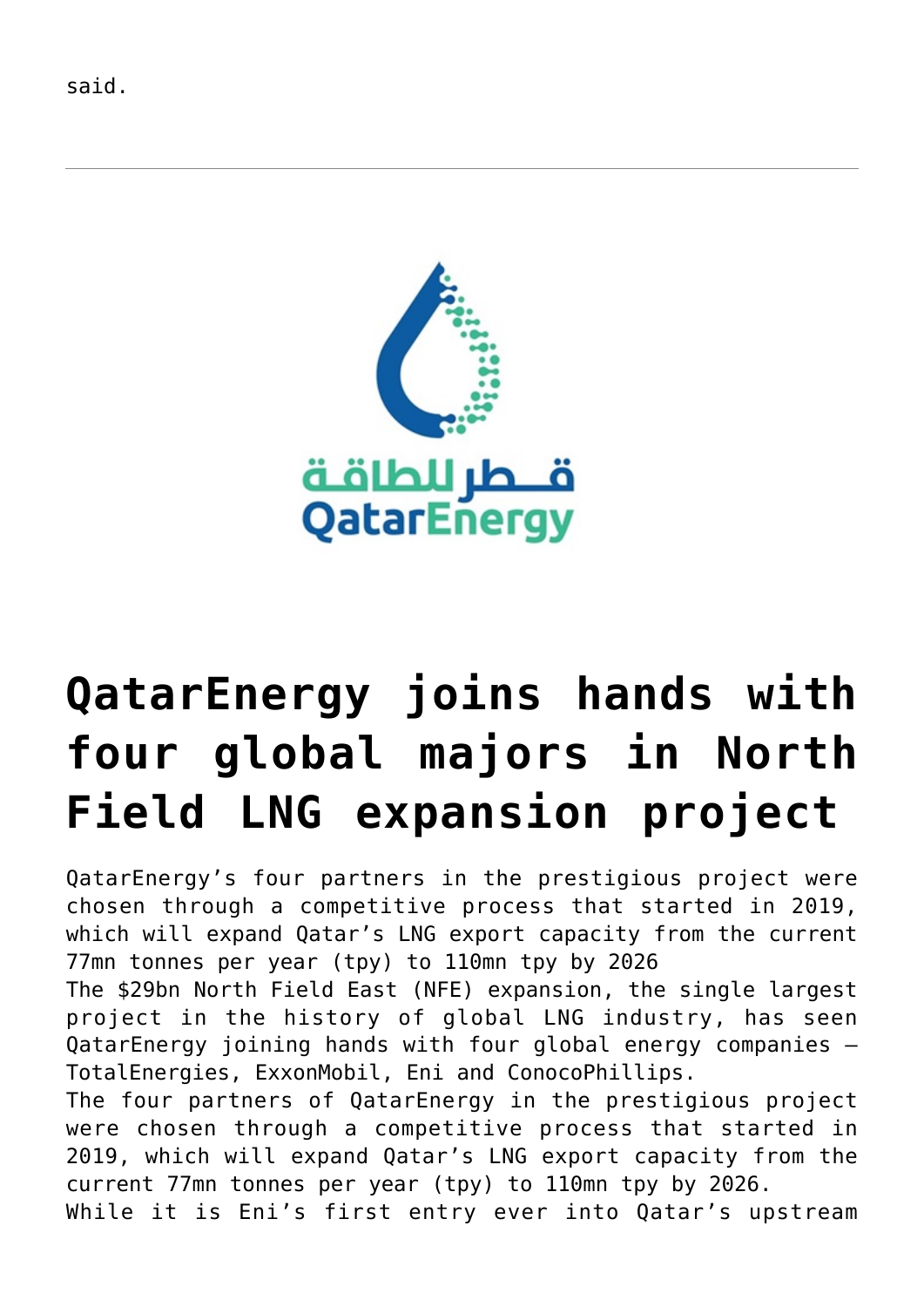sector, the three other global energy companies TotalEnergies, ExxonMobil, and ConocoPhillips – have been QatarEnergy's partners in the energy industry for many years.

A highlight of the partner selection process is that QatarEnergy received offers for double the equity available, underscoring the high-quality investment case of the NFE project, thanks to its economic competitiveness, financial resilience, and also its unique environmental features.

North Field East (NFE) project will produce significant quantities of ethane, LPG, condensate and helium besides liquefied natural gas, according to HE the Minister of State for Energy Saad bin Sherida al-Kaabi.

Addressing a press conference at the QatarEnergy he said the expected production of LNG from the nearly \$29bn project would be 32.6mn tonnes annually.

The production of ethane from the project would amount to 1.5mn tonnes per year (tpy), LPG 4mn tpy, 250,000barrels per day of condensate and 5,000 tpy of helium.

LNG is among the cleaner fossil fuels and has considerable demand globally. LPG, condensate and helium too have considerable global demand.

The multi-billion dollar North Field expansion, the largest LNG development in global history, will generate substantial revenues for Qatar and hugely contribute to the country's GDP, al-Kaabi noted.

The North Field expansion, comprising of North Field East (NFE) and North Field South (NFS) will provide significant benefits for all sectors of the Qatari economy during the construction phase and beyond, al-Kaabi said in reply to a question by Gulf Times at a media event at QatarEnergy headquarters recently.

NFE will expand Qatar's LNG export capacity from the current 77mn tonnes per year (MTPY) to 110MTPY (in the first phase expected to be completed by 2025/26).

Four trains will be part of the North Field East (NFE) and two trains will be part of North Field South (NFS) project.

QatarEnergy would announce partners for North Field South (NFS) expansion by the end of the year, al-Kaabi noted.

NFS project will further increase the Qatar's LNG production capacity to 126mn tonnes per year by 2027.

With an expected production start date in 2027, the NFS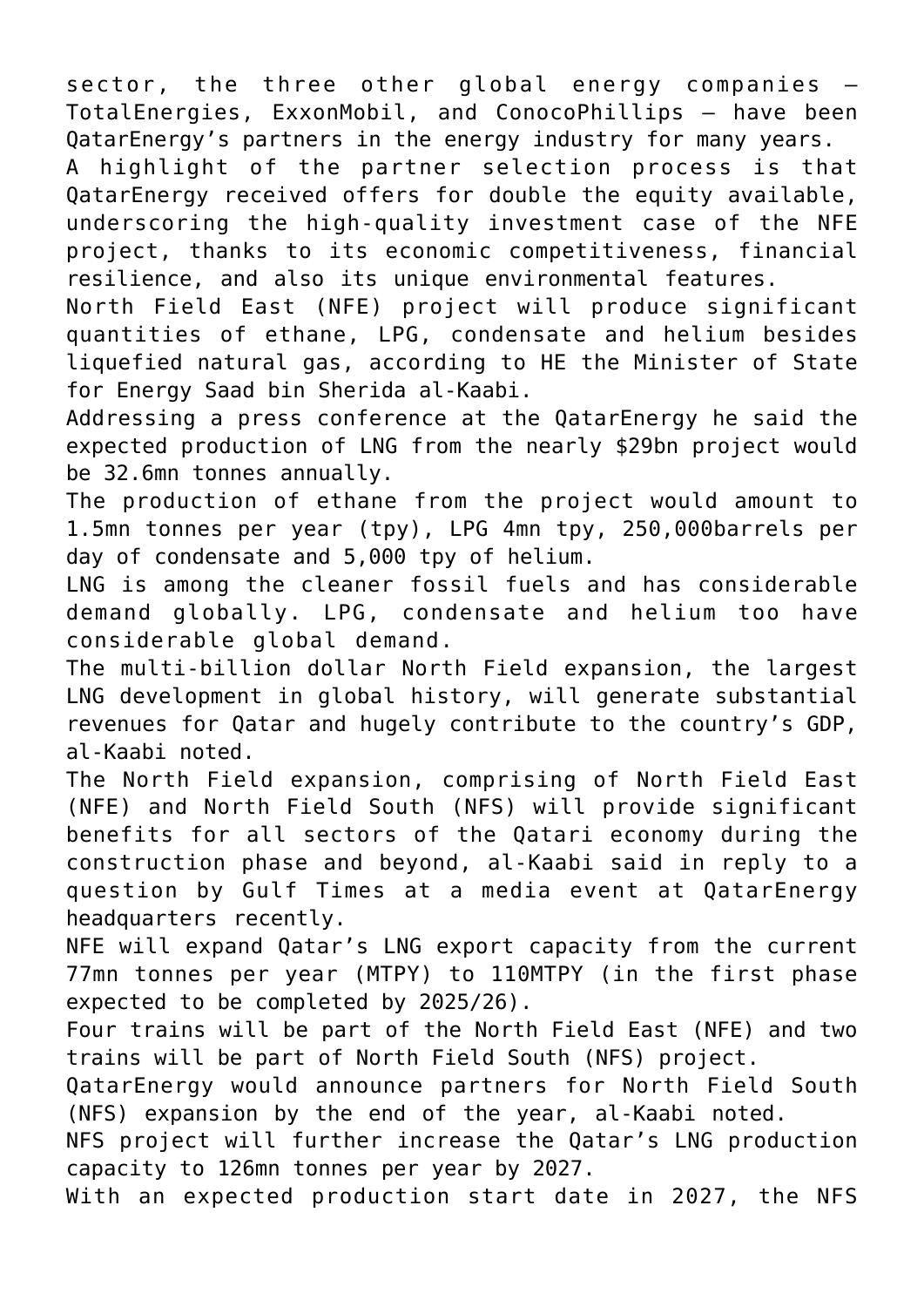project involves the construction of two additional mega LNG trains (with a capacity of 8MTPY each) and associated offshore and onshore facilities.

The NFS project was initiated as a result of QP's successful onshore appraisal activities in the North Field and targets the monetisation of gas from the southern sector of the North Field.

The North Field expansion plan includes six LNG trains that will ramp up Qatar's liquefaction capacity from 77mnn tonnes per year to 126MTPY by 2027.

Four trains will be part of the North Field East and two trains will be part of North Field South project.

Stressing the importance of the private sector, the minister said Qatar's private sector will have a huge opportunity to contribute to the project.

"We will be announcing four major projects, three in gas and one in petrochemicals. Over the next seven years, we will be investing billions of dollars into many projects including one on gas-fired electricity generation," al-Kaabi said.

He said after the current phase of the construction activities, the North Field expansion and other QatarEnergy projects will keep driving the local economy.

Already, QatarEnergy has embarked on the largest LNG shipbuilding programme as part of the North Field expansion project.

"We have awarded a series of key offshore and onshore EPC contracts that are crucial for its timely execution," al-Kaabi noted recently.

He said QatarEnergy will be working with its reliable business partners from China and Japan in the shipbuilding programme.

In April, QatarEnergy signed a series of time-charter parties (TCPs) with a subsidiary of Mitsui O.S.K Lines (MOL) for the long-term charter and operation of four LNG ships, constituting the first batch of TCPs awarded under QatarEnergy's massive LNG shipping programme.

Concurrent with the signing of the TCPs, back-to-back LNG carrier shipbuilding contracts were signed between MOL and Hudong-Zhonghua Shipbuilding Group (Hudong), a subsidiary of China State Shipbuilding Corporation (CSSC), for the construction of four new LNG carriers to serve QatarEnergy's LNG growth projects and future fleet requirements.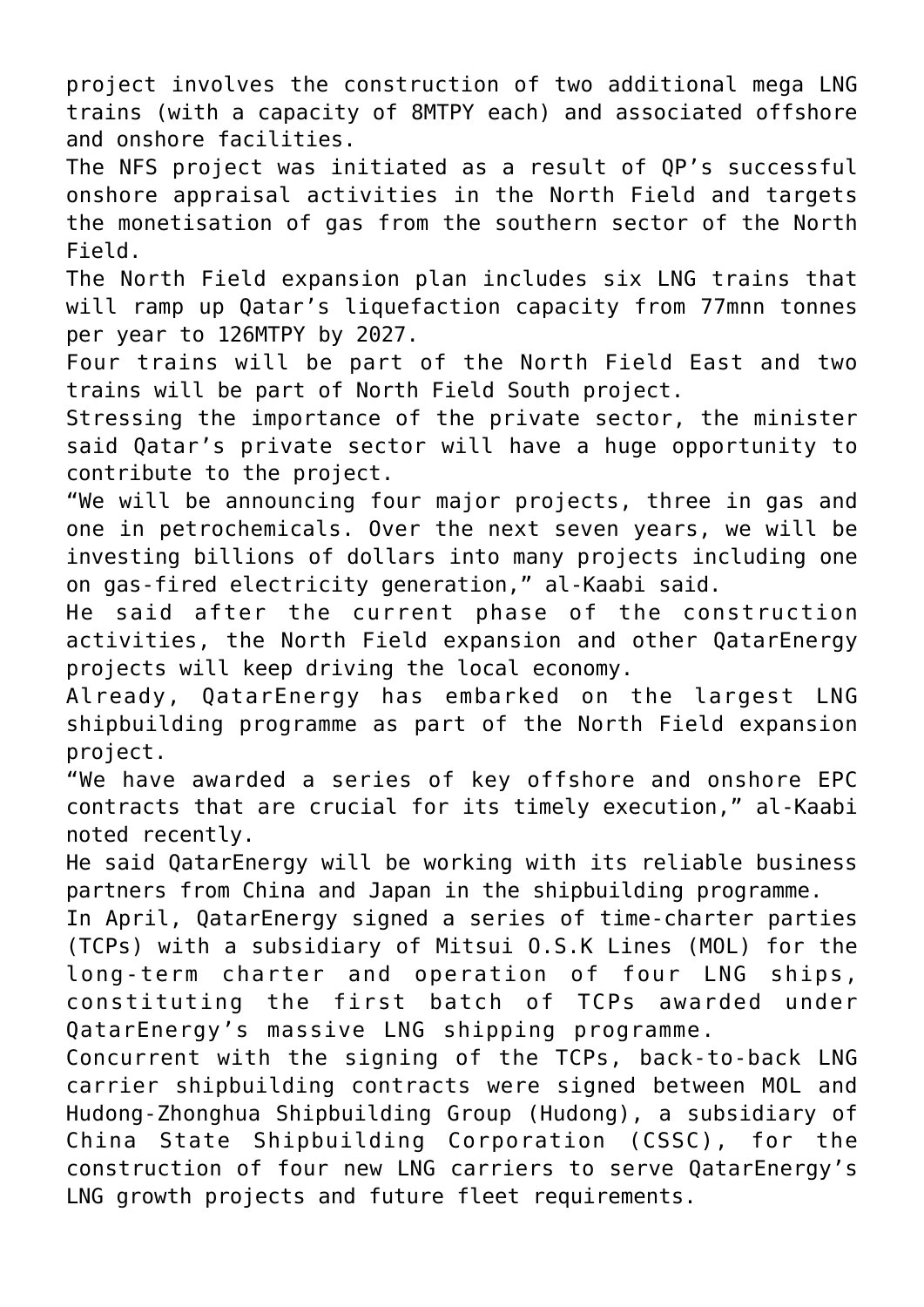

## **[NFE project to produce LNG,](https://euromenaenergy.com/nfe-project-to-produce-lng-lpg-ethane-condensate-and-helium-al-kaabi/) [LPG, ethane, condensate and](https://euromenaenergy.com/nfe-project-to-produce-lng-lpg-ethane-condensate-and-helium-al-kaabi/) [helium: Al-Kaabi](https://euromenaenergy.com/nfe-project-to-produce-lng-lpg-ethane-condensate-and-helium-al-kaabi/)**

Qatar's North Field East (NFE) project will produce significant quantities of ethane, LPG, condensate and helium besides liquefied natural gas, HE the Minister of State for Energy Saad bin Sherida al-Kaabi has said.

Addressing a press conference at the QatarEnergy on Monday he said the expected production of LNG from the nearly \$29bn project would be 32.6mn tonnes annually.

The production of ethane from the project would amount to 1.5mn tonnes per year (tpy), LPG 4mn tpy, 250,000 barrels per day of condensate and 5,000 tpy of helium.

In reply to a question by Gulf Times on Sunday, al-Kaabi said the multi-billion dollar North Field expansion, the largest LNG development in global history, will generate substantial revenues for Qatar and hugely contribute to the country's GDP.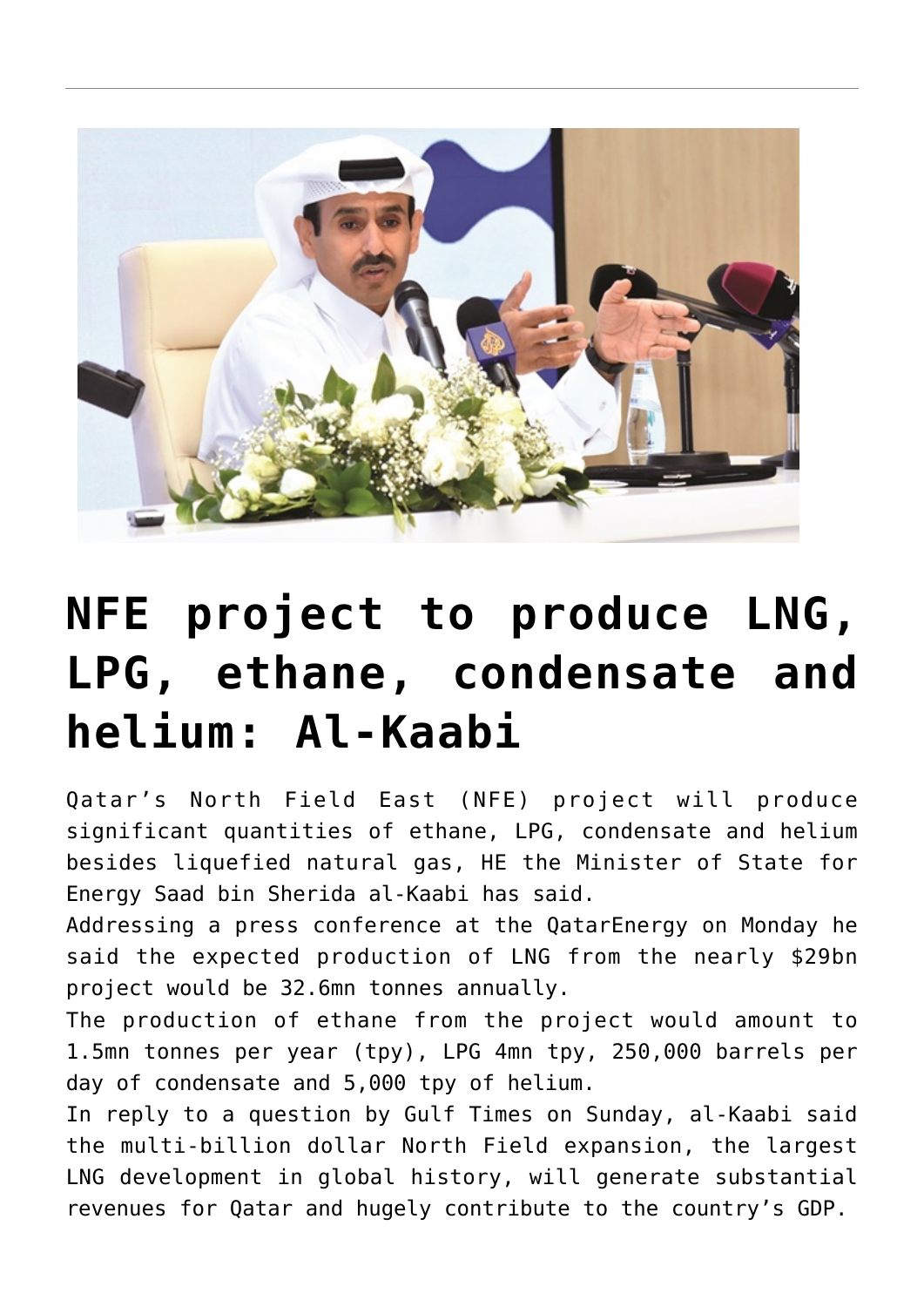QatarEnergy has selected ConocoPhillips as a partner in the North Field East (NFE) expansion project, the single largest project in the history of the LNG industry.

This is the third in a series of announcements on partnerships in the \$28.75bn expansion project.

Pursuant to the agreement signed yesterday, QatarEnergy and ConocoPhillips will become partners in a new joint venture company (JV), in which QatarEnergy will hold a 75% interest while ConocoPhillips will hold the remaining 25% interest.

The JV in turn will own 12.5% of the entire NFE project, which has a total LNG capacity of 32mn tonnes per year.

The NFE project employs the highest health, safety, and environmental standards, including carbon capture and sequestration, to reduce the project's overall carbon footprint to the lowest levels possible.

More partners are slated to join the NFE project, QatarEnergy said yesterday.